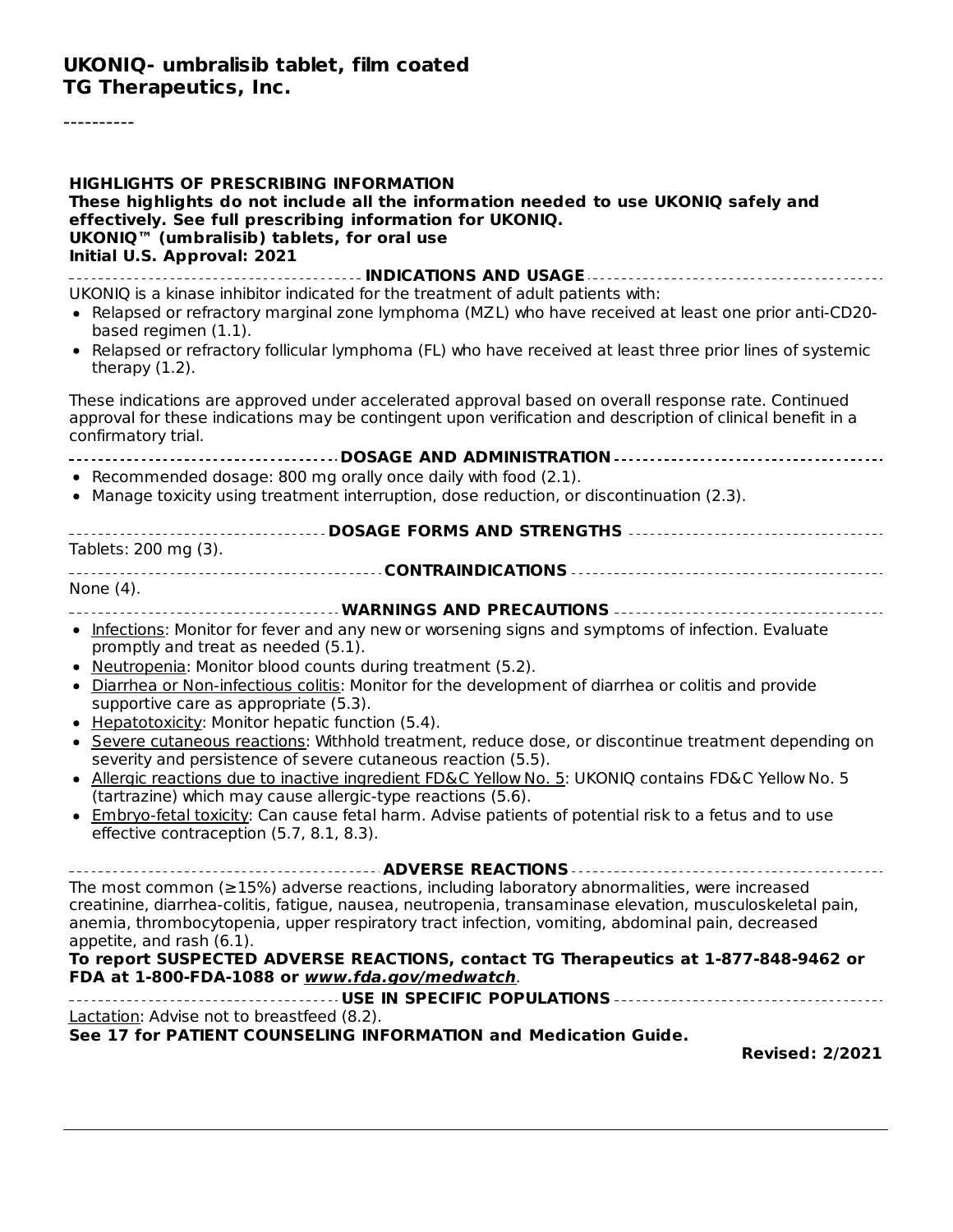# **FULL PRESCRIBING INFORMATION: CONTENTS\***

# **1 INDICATIONS AND USAGE**

- 1.1 Marginal Zone Lymphoma
- 1.2 Follicular Lymphoma

# **2 DOSAGE AND ADMINISTRATION**

- 2.1 Recommended Dosage
- 2.2 Recommended Prophylaxis
- 2.3 Dosage Modifications for Adverse Reactions

# **3 DOSAGE FORMS AND STRENGTH**

# **4 CONTRAINDICATIONS**

# **5 WARNINGS AND PRECAUTIONS**

- 5.1 Infections
- 5.2 Neutropenia
- 5.3 Diarrhea or Non-infectious Colitis
- 5.4 Hepatotoxicity
- 5.5 Severe Cutaneous Reactions
- 5.6 Allergic Reactions Due to Inactive Ingredient FD&C Yellow No. 5
- 5.7 Embryo-Fetal Toxicity

# **6 ADVERSE REACTIONS**

6.1 Clinical Trials Experience

# **8 USE IN SPECIFIC POPULATIONS**

- 8.1 Pregnancy
- 8.2 Lactation
- 8.3 Females and Males of Reproductive Potential
- 8.4 Pediatric Use
- 8.5 Geriatric Use
- 8.6 Renal Impairment
- 8.7 Hepatic Impairment

## **11. DESCRIPTION**

# **12 CLINICAL PHARMACOLOGY**

- 12.1 Mechanism of Action
- 12.2 Pharmacodynamics
- 12.3 Pharmacokinetics

## **13 NONCLINICAL TOXICOLOGY**

13.1 Carcinogenesis, Mutagenesis, Impairment of Fertility

## **14 CLINICAL STUDIES**

- 14.1 Marginal Zone Lymphoma
- 14.2 Follicular Lymphoma

## **16 HOW SUPPLIED/STORAGE AND HANDLING**

## **17 PATIENT COUNSELING INFORMATION**

 $\ast$  Sections or subsections omitted from the full prescribing information are not listed.

## **FULL PRESCRIBING INFORMATION**

# **1 INDICATIONS AND USAGE**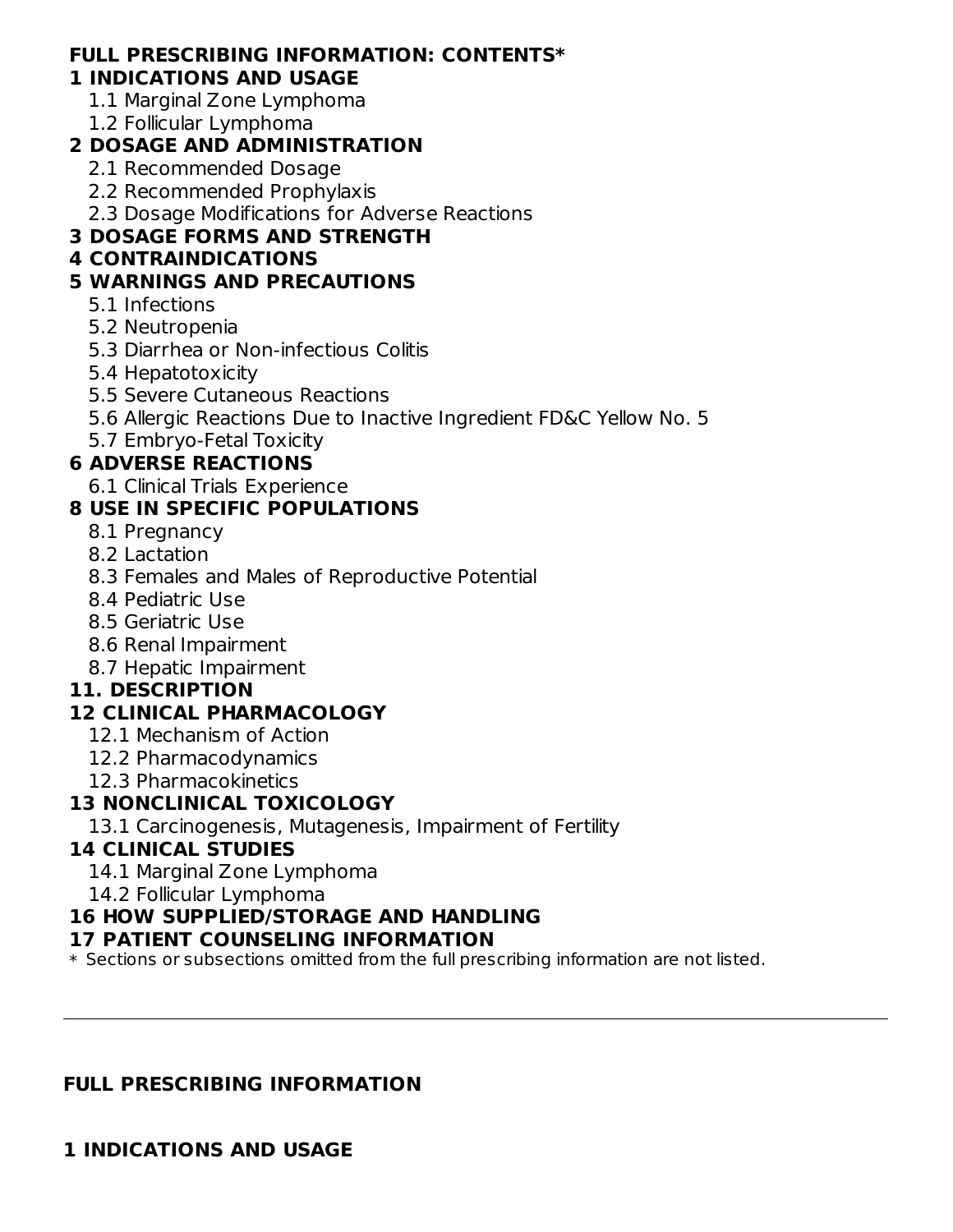## **1.1 Marginal Zone Lymphoma**

UKONIQ is indicated for the treatment of adult patients with relapsed or refractory marginal zone lymphoma (MZL) who have received at least one prior anti-CD20-based regimen.

This indication is approved under accelerated approval based on overall response rate [see Clinical Studies  $(14.1)$ ]. Continued approval for this indication may be contingent upon verification and description of clinical benefit in a confirmatory trial(s).

## **1.2 Follicular Lymphoma**

UKONIQ is indicated for the treatment of adult patients with relapsed or refractory follicular lymphoma (FL) who have received at least three prior lines of systemic therapy.

This indication is approved under accelerated approval based on overall response rate [see Clinical Studies (14.2)]. Continued approval for this indication may be contingent upon verification and description of clinical benefit in a confirmatory trial(s).

## **2 DOSAGE AND ADMINISTRATION**

## **2.1 Recommended Dosage**

The recommended dosage of UKONIQ is 800 mg taken orally once daily with food [see Clinical Pharmacology (12.3)] until disease progression or unacceptable toxicity.

Advise patients of the following:

- Swallow tablets whole. Do not crush, break, cut, or chew tablets.
- Take UKONIQ at the same time each day.
- If vomiting occurs, do not take an additional dose; continue with the next scheduled dose.
- If a dose is missed, take a missed dose unless it is less than 12 hours until the next scheduled dose.

## **2.2 Recommended Prophylaxis**

Provide prophylaxis for Pneumocystis jirovecii pneumonia (PJP) during treatment with UKONIQ [see Warnings and Precautions (5.1)].

Consider prophylactic antivirals during treatment with UKONIQ to prevent cytomegalovirus (CMV) infection, including CMV reactivation [see Warnings and Precautions (5.1)].

## **2.3 Dosage Modifications for Adverse Reactions**

Recommended dosage modifications of UKONIQ for adverse reactions are presented in Table 1 and the recommended dose reductions of UKONIQ for adverse reactions are presented in Table 2.

#### **Table 1: Recommended Dosage Modifications of UKONIQ for Adverse Reactions**

| <b>Adverse</b> | <b>Severity</b> <sup>a</sup> | <b>Dosage Modification</b> |
|----------------|------------------------------|----------------------------|
|                |                              |                            |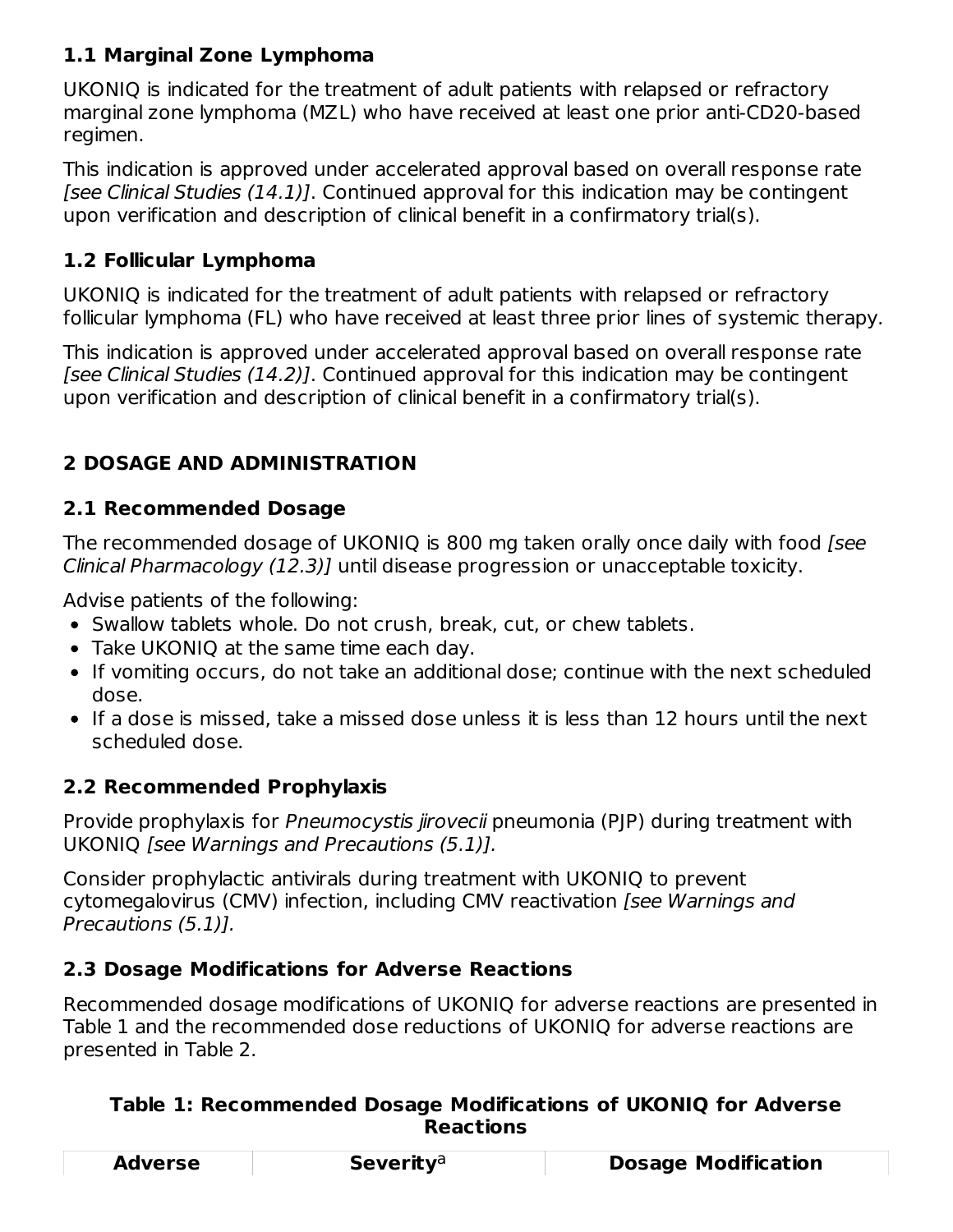| <b>Reactions</b>                                                                          |                                                                                                                                                    |                                                                                                                                                                                                                                                  |
|-------------------------------------------------------------------------------------------|----------------------------------------------------------------------------------------------------------------------------------------------------|--------------------------------------------------------------------------------------------------------------------------------------------------------------------------------------------------------------------------------------------------|
| <b>Hematologic Adverse Reactions</b>                                                      |                                                                                                                                                    |                                                                                                                                                                                                                                                  |
| Neutropenia<br>[see Warnings and<br>Precautions (5.2)]                                    | ANC 0.5 to $1 \times 10^9$ /L<br>ANC less than 0.5 $\times$ 10 <sup>9</sup> /L                                                                     | Maintain UKONIQ.<br>$\bullet$<br>If ANC 0.5 to $1 \times 10^9$ /L recurs or<br>is persistent, then withhold<br>UKONIQ until ANC $1 \times 10^9$ /L or<br>greater, then resume at same<br>dose.<br>• Withhold UKONIQ until ANC 0.5                |
|                                                                                           |                                                                                                                                                    | $\times$ 10 <sup>9</sup> /L or greater, then resume<br>at same dose.<br>If recurrence, then resume at<br>reduced dose.                                                                                                                           |
| Thrombocytopenia<br>[see Adverse<br>Reactions<br>(6.1)                                    | Platelet count 25 to less than<br>50 $\times$ 10 <sup>9</sup> /L with bleeding<br><b>OR</b><br>Platelet count less than 25 $\times$<br>$10^{9}$ /L | Withhold UKONIQ until platelet count<br>25 $\times$ 10 <sup>9</sup> /L or greater and resolution<br>of bleeding (if applicable), then<br>resume at same dose.<br>If recurrence, withhold until<br>resolution and then resume at<br>reduced dose. |
|                                                                                           | <b>Nonhematologic Adverse Reactions</b>                                                                                                            |                                                                                                                                                                                                                                                  |
| Infection, including<br>opportunistic<br>infection                                        | Grade 3 or 4                                                                                                                                       | Withhold UKONIQ until resolved,<br>then resume at same or reduced<br>dose.                                                                                                                                                                       |
| [see Warnings and<br>Precautions (5.1)                                                    | PIP                                                                                                                                                | • For suspected PJP, withhold<br>UKONIQ until evaluated.<br>For confirmed PJP, discontinue<br>UKONIQ.                                                                                                                                            |
|                                                                                           | CMV infection or viremia                                                                                                                           | Withhold UKONIQ until infection or<br>viremia resolves, then resume at<br>same or reduced dose.                                                                                                                                                  |
| <b>ALT or AST</b><br>Elevation<br>[see Warnings and                                       | AST or ALT greater than 5 to<br>less than 20 times ULN                                                                                             | Withhold UKONIQ until return to less<br>than 3 times ULN, then resume at<br>reduced dose.                                                                                                                                                        |
| Precautions (5.4)]                                                                        | AST or ALT greater than 20<br>times<br><b>ULN</b>                                                                                                  | Discontinue UKONIQ.                                                                                                                                                                                                                              |
| Diarrhea or<br>Noninfectious<br><b>Colitis</b><br>[see Warnings and<br>Precautions (5.3)] | Mild or moderate diarrhea (up<br>to 6 stools per day over<br>baseline)<br><b>OR</b><br>Asymptomatic (Grade 1) colitis                              | • If persistent, withhold UKONIQ<br>until resolved, then resume at<br>same or reduced dose.<br>If recurrence, withhold until<br>resolution and then resume at<br>reduced dose.                                                                   |
| <b>Adverse</b><br><b>Reactions</b>                                                        | <b>Severity</b> <sup>a</sup>                                                                                                                       | <b>Dosage Modification</b>                                                                                                                                                                                                                       |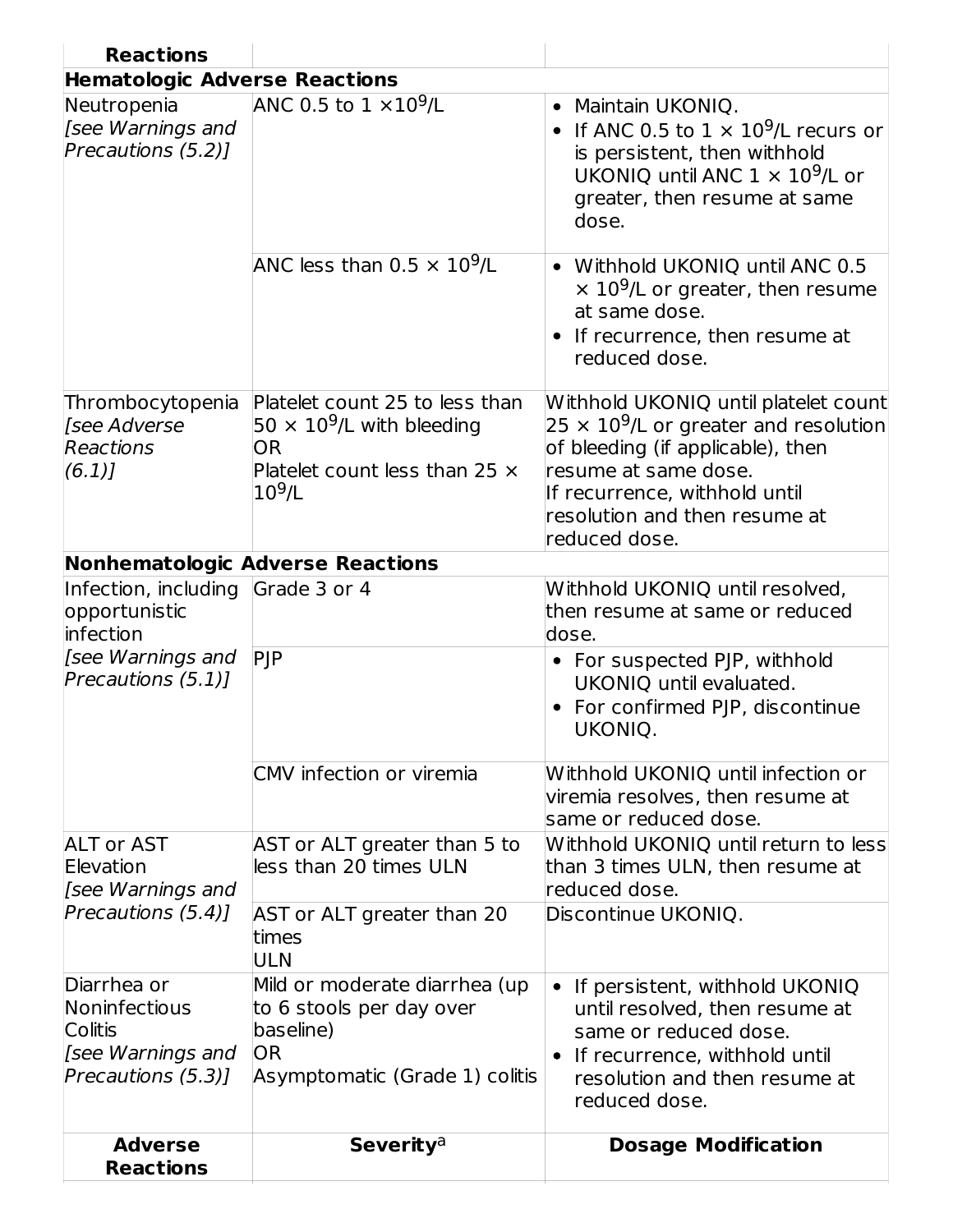|                                                                                | Severe diarrhea (greater than<br>6 stools per day over baseline)<br><b>OR</b><br>Abdominal pain, stool with<br>mucus or blood, change in<br>bowel habits, peritoneal signs | Withhold UKONIQ until resolved,<br>$\bullet$<br>then resume at reduced dose.<br>For recurrent severe diarrhea or<br>$\bullet$<br>recurrent colitis of any grade,<br>discontinue UKONIQ. |
|--------------------------------------------------------------------------------|----------------------------------------------------------------------------------------------------------------------------------------------------------------------------|-----------------------------------------------------------------------------------------------------------------------------------------------------------------------------------------|
|                                                                                | Life-threatening                                                                                                                                                           | Discontinue UKONIQ.                                                                                                                                                                     |
| Severe Cutaneous<br>Reactions [see<br><b>Warnings</b> and<br>Precautions (5.5) | Severe                                                                                                                                                                     | Withhold UKONIQ until resolved,<br>then resume at reduced dose or<br>discontinue.<br>If recurrence after re-challenge,<br>discontinue UKONIQ.                                           |
|                                                                                | Life-threatening                                                                                                                                                           | Discontinue UKONIQ.                                                                                                                                                                     |
|                                                                                | SJS, TEN, DRESS (any grade)                                                                                                                                                | Discontinue UKONIQ.                                                                                                                                                                     |
| Other Adverse<br>Reactions [see<br>Adverse                                     | Severe                                                                                                                                                                     | Withhold UKONIQ until resolved,<br>then resume at the same or<br>reduced dose.                                                                                                          |
| Reactions (6.1)                                                                | Life-threatening                                                                                                                                                           | Discontinue UKONIQ.                                                                                                                                                                     |

ALT, alanine aminotransferase; ANC, absolute neutrophil count; AST, aspartate aminotransferase; CMV, cytomegalovirus; PJP, Pneumocystis jirovecii pneumonia; ULN, upper limit of normal; SJS, Stevens-Johnson syndrome; TEN, toxic epidermal necrolysis; DRESS, drug reaction with eosinophilia and systemic symptoms. <sup>a</sup> National Cancer Institute Common Terminology Criteria for Adverse Events version 4.03.

#### **Table 2: Recommended Dose Reductions of UKONIQ for Adverse Reactions**

| <b>Dose Reduction</b> | <b>Dosage</b>                                                                        |
|-----------------------|--------------------------------------------------------------------------------------|
| First                 | 600 mg orally daily                                                                  |
| Second                | 400 mg orally daily                                                                  |
| Subsequent            | Permanently discontinue UKONIQ in patients unable to<br>tolerate 400 mg orally daily |

#### **3 DOSAGE FORMS AND STRENGTH**

Tablets: 200 mg, green film-coated, oval-shaped with "L474" on one side and plain on the other side.

#### **4 CONTRAINDICATIONS**

None.

#### **5 WARNINGS AND PRECAUTIONS**

#### **5.1 Infections**

Serious, including fatal, infections occurred in patients treated with UKONIQ. Grade 3 or higher infections occurred in 10% of 335 patients, with fatal infections occurring in <1%. The most frequent Grade ≥3 infections included pneumonia, sepsis, and urinary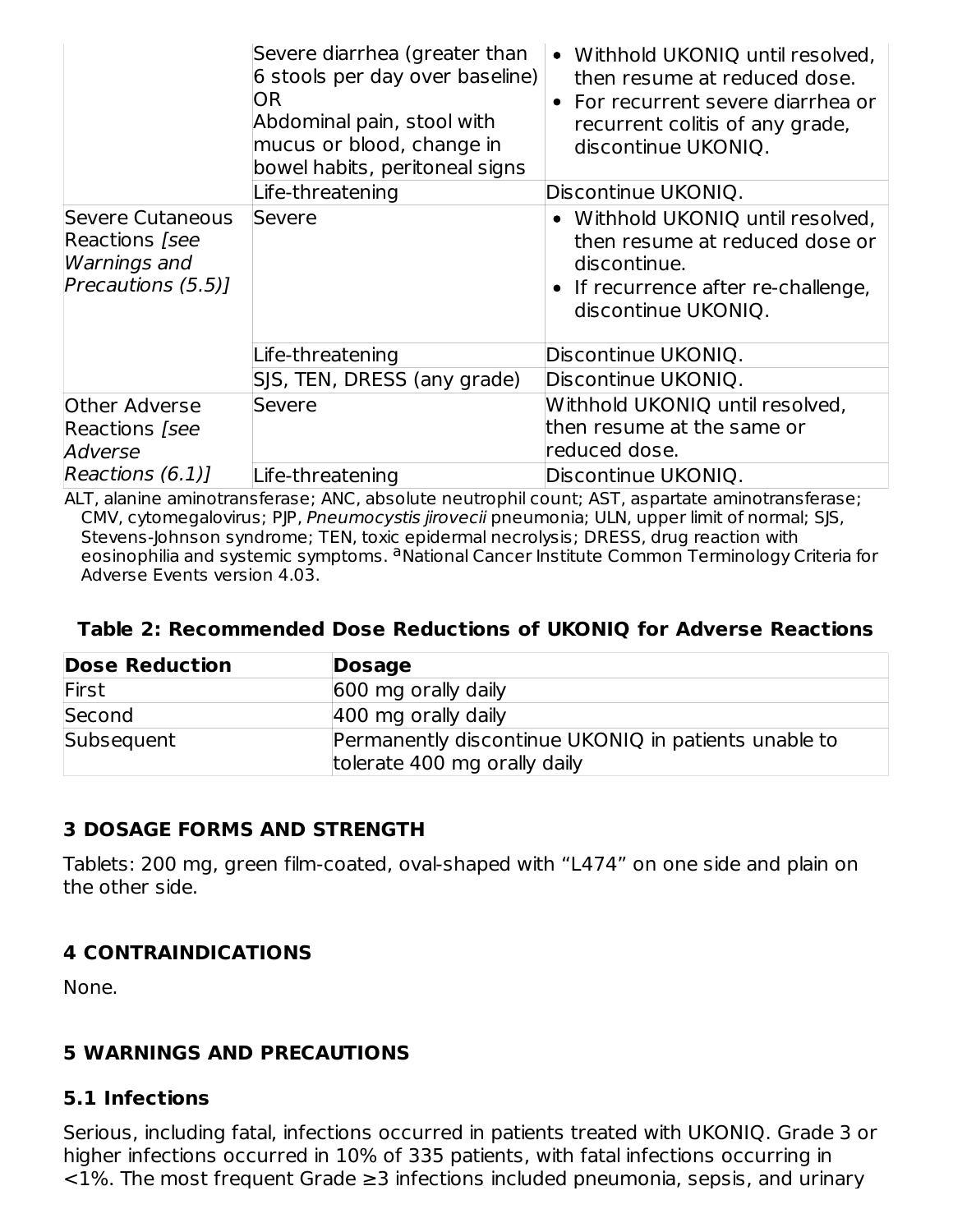$1.5$  infections in fections included predictions included predictions included predictions included predictions in tract infection. The median time to onset of Grade ≥3 infection was 2.4 months (range: 1 day to 21 months) [see Adverse Reactions (6.1)].

Monitor for any new or worsening signs and symptoms of infection. For Grade 3 or 4 infection, withhold UKONIQ until infection has resolved. Resume UKONIQ at the same or a reduced dose [see Dosage and Administration (2.3)].

Provide prophylaxis for Pneumocystis jirovecii pneumonia (PJP) during treatment with UKONIQ [see Dosage and Administration (2.2)]. Withhold UKONIQ in patients with suspected PJP of any grade and permanently discontinue in patients with confirmed PJP [see Dosage and Administration (2.2)].

Monitor for cytomegalovirus (CMV) infection during treatment with UKONIQ in patients with a history of CMV infection. Consider prophylactic antivirals during treatment with UKONIQ to prevent CMV infection, including CMV reactivation (see Dosage and Administration (2.2)]. For clinical CMV infection or viremia, withhold UKONIQ until infection or viremia resolves. If UKONIQ is resumed, administer the same or reduced dose and monitor patients for CMV reactivation by PCR or antigen test at least monthly [see Dosage and Administration (2.2)].

## **5.2 Neutropenia**

Serious neutropenia occurred in patients treated with UKONIQ. Grade 3 neutropenia developed in 9% of 335 patients and Grade 4 neutropenia developed in 9% [see Adverse Reactions (6.1)]. The median time to onset of Grade 3 or 4 neutropenia was 45 days.

Monitor neutrophil counts at least every 2 weeks for the first 2 months of UKONIQ and at least weekly in patients with neutrophil counts  $<$ 1  $\times10^9$ /L (Grade 3-4). Consider supportive care as appropriate. Withhold, reduce dose, or discontinue UKONIQ depending on the severity and persistence of neutropenia [see Dosage and Administration (2.3)].

## **5.3 Diarrhea or Non-infectious Colitis**

Serious diarrhea or non-infectious colitis occurred in patients treated with UKONIQ. Any grade diarrhea or colitis occurred in 53% of 335 patients and Grade 3 occurred in 9% [see Adverse Reactions (6.1)]. The median time to onset for any grade diarrhea or colitis was 1 month (range: 1 day to 23 months), with 75% of cases occurring by 2.9 months.

For patients with severe diarrhea (Grade 3, i.e., > 6 stools per day over baseline) or abdominal pain, stool with mucus or blood, change in bowel habits, or peritoneal signs, withhold UKONIQ until resolved and provide supportive care with antidiarrheals or enteric acting steroids as appropriate. Upon resolution, resume UKONIQ at a reduced dose. For recurrent Grade 3 diarrhea or recurrent colitis of any grade, discontinue UKONIQ. Discontinue UKONIQ for lifethreatening diarrhea or colitis [see Dosage and Administration (2.3)].

## **5.4 Hepatotoxicity**

Serious hepatotoxicity occurred in patients treated with UKONIQ. Grade 3 and 4 transaminase elevations (ALT and/or AST) occurred in 8% and <1%, respectively, in 335 patients [see Adverse Reactions (6.1)]. The median time to onset for Grade 3 or higher transaminase elevations was 2.2 months (range: 15 days to 4.7 months).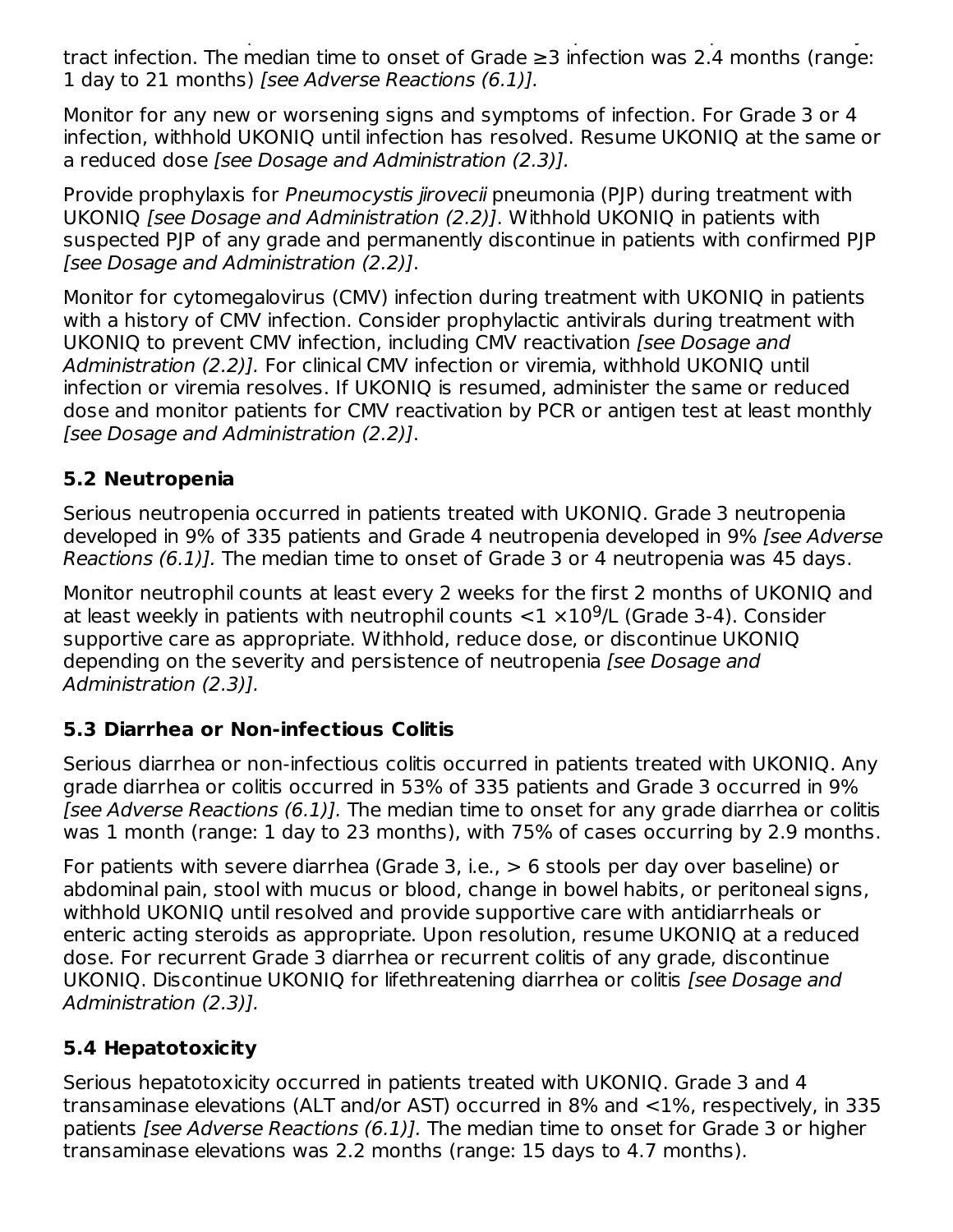Monitor hepatic function at baseline and during treatment with UKONIQ. For ALT/AST greater than 5 to less than 20 times ULN, withhold UKONIQ until return to less than 3 times ULN, then resume at a reduced dose. For ALT/AST elevation greater than 20 times ULN, discontinue UKONIQ [see Dosage and Administration (2.3)].

## **5.5 Severe Cutaneous Reactions**

Severe cutaneous reactions, including a fatal case of exfoliative dermatitis, occurred in patients treated with UKONIQ. Grade 3 cutaneous reactions occurred in 2% of 335 patients and included exfoliative dermatitis, erythema, and rash (primarily maculopapular) [see Adverse Reactions (6.1)]. The median time to onset of Grade 3 or higher cutaneous reaction was 15 days (range: 9 days to 6.4 months).

Monitor patients for new or worsening cutaneous reactions. Review all concomitant medications and discontinue any potentially contributing medications. Withhold UKONIQ for severe (Grade 3) cutaneous reactions until resolution. Monitor at least weekly until resolved. Upon resolution, resume UKONIQ at a reduced dose. Discontinue UKONIQ if severe cutaneous reaction does not improve, worsens, or recurs. Discontinue UKONIQ for life-threatening cutaneous reactions or SJS, TEN, or DRESS of any grade [see Dosage] and Administration (2.3)]. Provide supportive care as appropriate.

## **5.6 Allergic Reactions Due to Inactive Ingredient FD&C Yellow No. 5**

UKONIQ contains FD&C Yellow No. 5 (tartrazine), which may cause allergic-type reactions

(including bronchial asthma) in certain susceptible persons. Although the overall incidence of FD&C Yellow No. 5 (tartrazine) sensitivity in the general population is low, it is frequently seen in patients who also have aspirin hypersensitivity.

## **5.7 Embryo-Fetal Toxicity**

Based on findings in animals and its mechanism of action, UKONIQ can cause fetal harm when administered to a pregnant woman. In animal reproduction studies, administration of umbralisib to pregnant mice during the period of organogenesis caused adverse developmental outcomes including embryo-fetal mortality and fetal malformations at maternal exposures comparable to those in patients at the recommended dose of 800 mg. Advise pregnant women of the potential risk to a fetus. Advise females of reproductive potential and males with female partners of reproductive potential to use effective contraception during treatment and for one month after the last dose [see Use in Specific Populations (8.1, 8.3)].

## **6 ADVERSE REACTIONS**

The following clinically significant adverse reactions are described elsewhere in the labeling:

- $\bullet$  Infections [see Warnings and Precautions (5.1)]
- Neutropenia [see Warnings and Precautions (5.2)]
- Diarrhea and Non-infectious Colitis [see Warnings and Precautions (5.3)]
- Hepatotoxicity [see Warnings and Precautions (5.4)]
- Severe Cutaneous Reactions [see Warnings and Precautions (5.5)]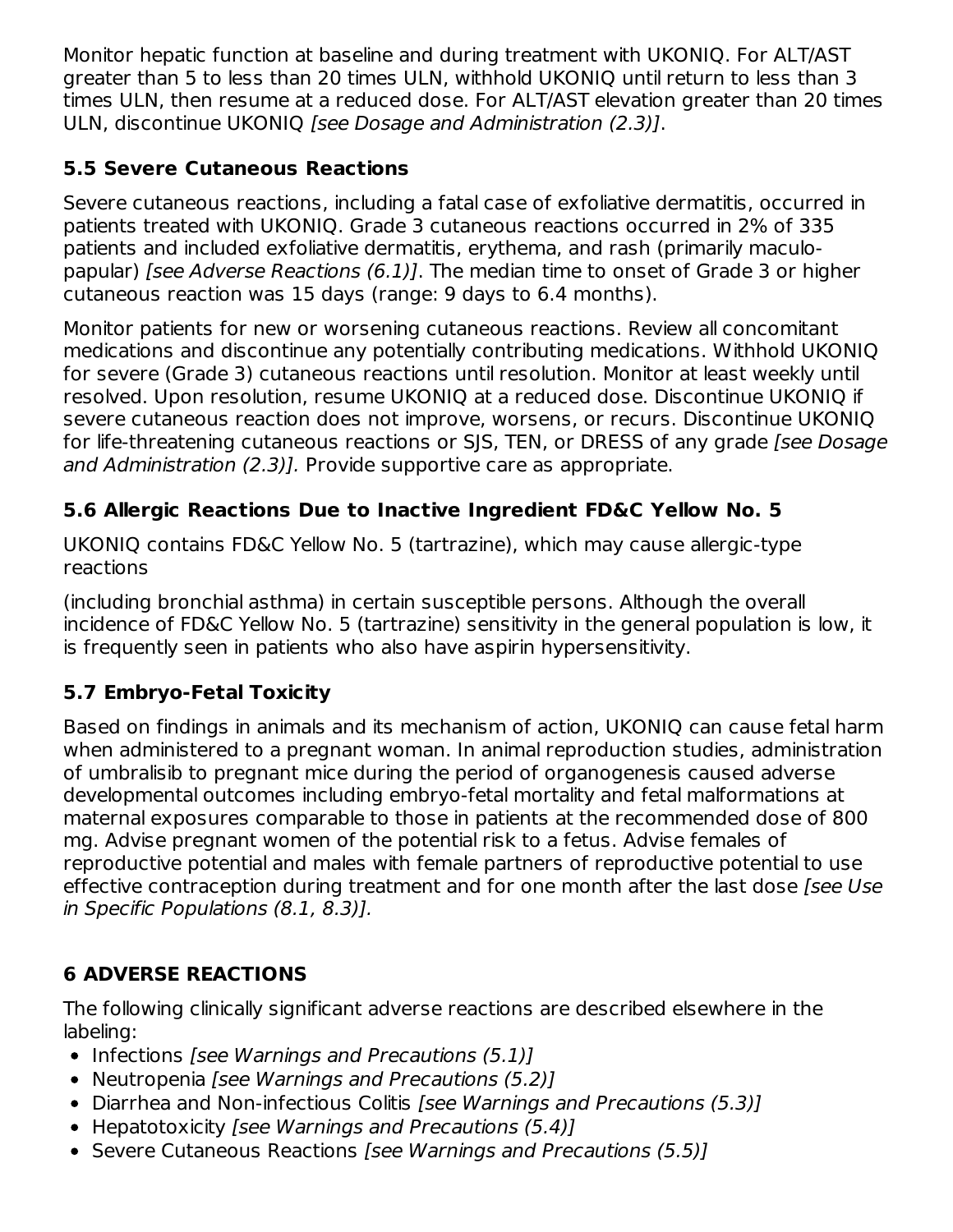## **6.1 Clinical Trials Experience**

Because clinical trials are conducted under widely varying conditions, adverse reaction rates observed in the clinical trials of a drug cannot be compared to rates in the clinical trials of another drug and may not reflect the rates observed in the general patient population.

The pooled safety population described in WARNINGS AND PRECAUTIONS reflects exposure to UKONIQ as monotherapy at a dosage of 800 mg orally once daily in 335 adults with hematologic malignancies in studies TGR-1202-101, TGR-1202-202, UTX-TGR-205, and UTX-TGR-501. Among these 335 patients who received UKONIQ, 52% were exposed for 6 months or longer and 30% were exposed for greater than one year.

#### Relapsed or Refractory Follicular Lymphoma and Marginal Zone Lymphoma

The safety of UKONIQ was evaluated in a pooled safety population that included 221 adults with marginal zone lymphoma (37%) and follicular lymphoma (63%) enrolled in three single-arm, open-label trials (Study TGR-1202-101, TGR-1202-202, and UTX-TGR-205) and one open-label extension trial (Study UTX-TGR-501) [see Clinical Studies (14.1, 14.2)]. These trials required hepatic transaminases  $\leq$  2.5 times upper limit of normal (ULN), total bilirubin  $\leq 1.5$  times ULN, and creatinine clearance  $\geq 30$  mL/min. No patients had prior exposure to a PI3K inhibitor. Patients received UKONIQ 800 mg orally once daily. Among these 221 patients who received UKONIQ, 60% were exposed for 6 months or longer and 34% were exposed for greater than one year.

The median age was 66 years (range: 29 to 88 years), 43% were female, and 97% had an Eastern Cooperative Oncology Group (ECOG) performance status of 0 to 1. Race was reported in 92% of patients; of these patients, 89% were White, 6% were Black, and 3% were Asian. Patients had a median of 2 prior therapies (range 1 to 10).

Serious adverse reactions occurred in 18% of patients who received UKONIQ. Serious adverse reactions that occurred in  $\geq$ 2% of patients were diarrhea-colitis (4%), pneumonia (3%), sepsis (2%), and urinary tract infection (2%). Fatal adverse reactions occurred in <1% of patients who received UKONIQ, including exfoliative dermatitis.

Permanent discontinuation of UKONIQ due to an adverse reaction occurred in 14% of patients. Adverse reactions which resulted in permanent discontinuation of UKONIQ in ≥5% of patients included diarrhea-colitis (6%) and transaminase elevation (5%).

Dose reductions of UKONIQ due to an adverse reaction occurred in 11% of patients. Adverse reactions which required dose reductions in ≥4% of patients included diarrheacolitis (4%).

Dosage interruptions of UKONIQ due to an adverse reaction occurred in 43% of patients. Adverse reactions which required dosage interruption in ≥5% of patients included diarrhea-colitis (18%), transaminase elevation (7%), neutropenia (5%), vomiting (5%), and upper respiratory tract infection (5%).

The most common (≥15%) adverse reactions, including laboratory abnormalities, were increased creatinine, diarrhea-colitis, fatigue, nausea, neutropenia, transaminase elevation, musculoskeletal pain, anemia, thrombocytopenia, upper respiratory tract infection, vomiting, abdominal pain, decreased appetite, and rash.

Table 3 provides the adverse reactions in the pooled safety population of 221 patients with marginal zone lymphoma and follicular lymphoma who received the recommended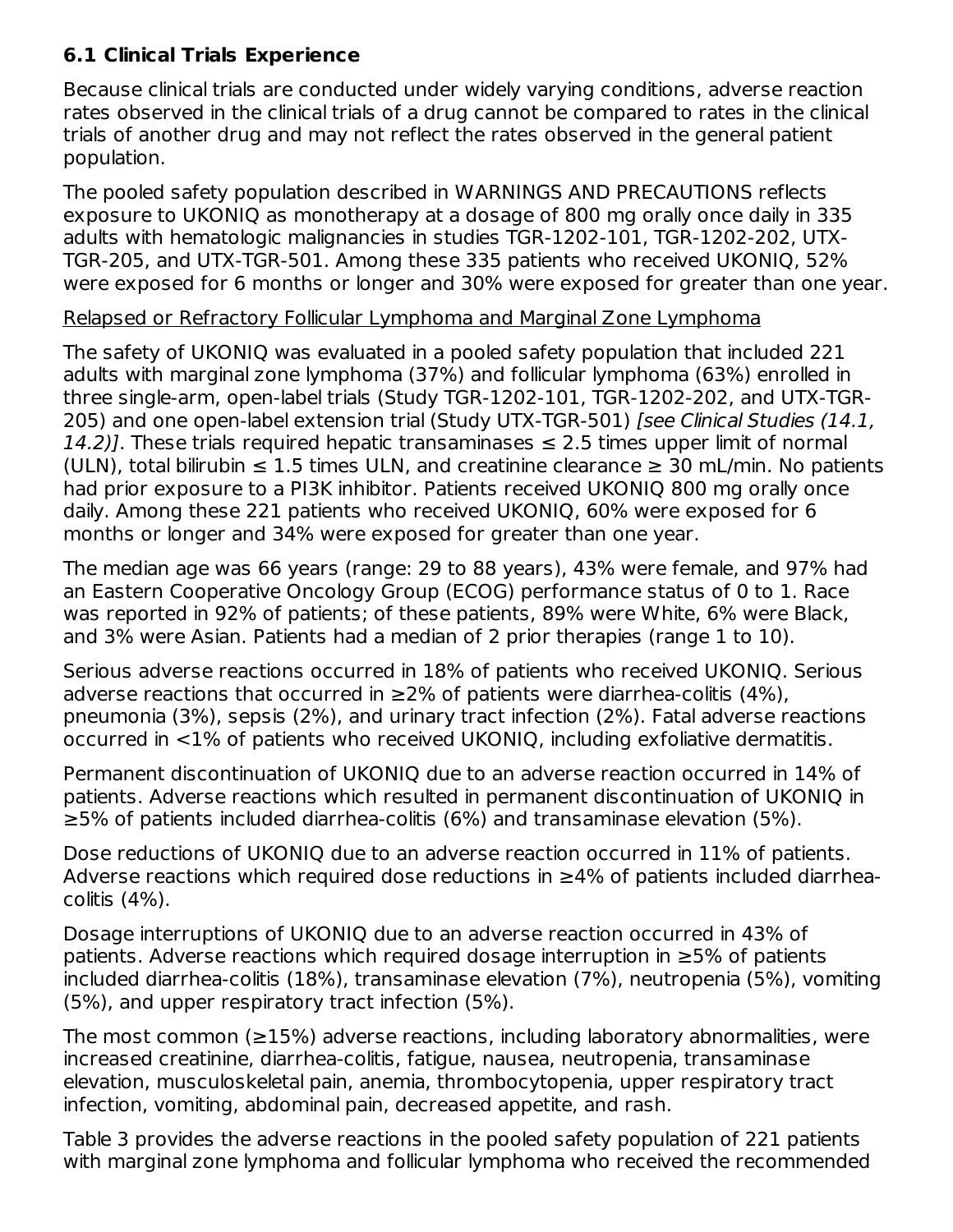#### **Table 3: Adverse Reactions Reported (≥10%) in Patients With Marginal Zone Lymphoma and Follicular Lymphoma Who Received UKONIQ in Pooled Safety Population**

| <b>Adverse Reactions</b>                                    | <b>UKONIQ</b><br>$N = 221$ |                |
|-------------------------------------------------------------|----------------------------|----------------|
|                                                             | <b>All Grades</b>          | Grade 3 or 4   |
|                                                             | (%)                        | (% )           |
| <b>Gastrointestinal Disorders</b>                           |                            |                |
| Diarrhea                                                    | 58                         | 10             |
| Nausea                                                      | 38                         | $<$ 1          |
| Vomiting                                                    | 21                         | $<$ 1          |
| Abdominal pain <sup>a</sup>                                 | 19                         | 3              |
| <b>General Disorders and Administration Site Conditions</b> |                            |                |
| Fatigue <sup>b</sup>                                        | 41                         | 3              |
| Edema <sup>c</sup>                                          | 14                         | $<$ 1          |
| Pyrexia                                                     | 10                         | $\Omega$       |
| <b>Musculoskeletal and Connective Tissue Disorders</b>      |                            |                |
| Musculoskeletal pain <sup>d</sup>                           | 27                         | $\overline{2}$ |
| <b>Infections</b>                                           |                            |                |
| Upper respiratory tract infection <sup>e</sup>              | 21                         | $<$ 1          |
| <b>Metabolism and Nutrition Disorders</b>                   |                            |                |
| Decreased appetite                                          | 19                         | $\overline{2}$ |
| <b>Skin and Subcutaneous Tissue Disorders</b>               |                            |                |
| $\sf R$ ash $\sf^f$                                         | 18                         | 3              |
| <b>Psychiatric Disorders</b>                                |                            |                |
| Insomnia                                                    | 14                         | $<$ 1          |

a<br>Abdominal pain includes Abdominal pain, abdominal pain upper, abdominal pain lower, abdominal discomfort

<sup>b</sup>Fatigue includes Fatigue, asthenia, lethargy

<sup>c</sup>Edema includes Edema peripheral, face edema, pulmonary edema, fluid overload, generalized edema <sup>d</sup>Musculoskeletal pain includes Back pain, myalgia, pain in extremity, musculoskeletal pain, neck pain, spinal pain, musculoskeletal chest pain, musculoskeletal discomfort

<sup>e</sup>Upper respiratory tract infection includes Upper respiratory tract infection, sinusitis, nasopharyngitis, rhinitis

<sup>f</sup>Rash includes Rash, rash maculo-papular, rash erythematous, rash pruritic, rash macular, exfoliative dermatitis

Clinically relevant adverse reactions in <10% of patients who received UKONIQ included urinary tract infection (9%), dyspnea (7%), pneumonia (6%), sepsis (3%), colitis (2%), pneumonitis  $(<1%)$ , and exfoliative dermatitis  $(<1%)$ .

Table 4 provides the laboratory abnormalities in the pooled safety population of 221 patients with marginal zone lymphoma and follicular lymphoma who received the recommended dosage.

# **Table 4: Select Laboratory Abnormalities (>20%) That Worsened from**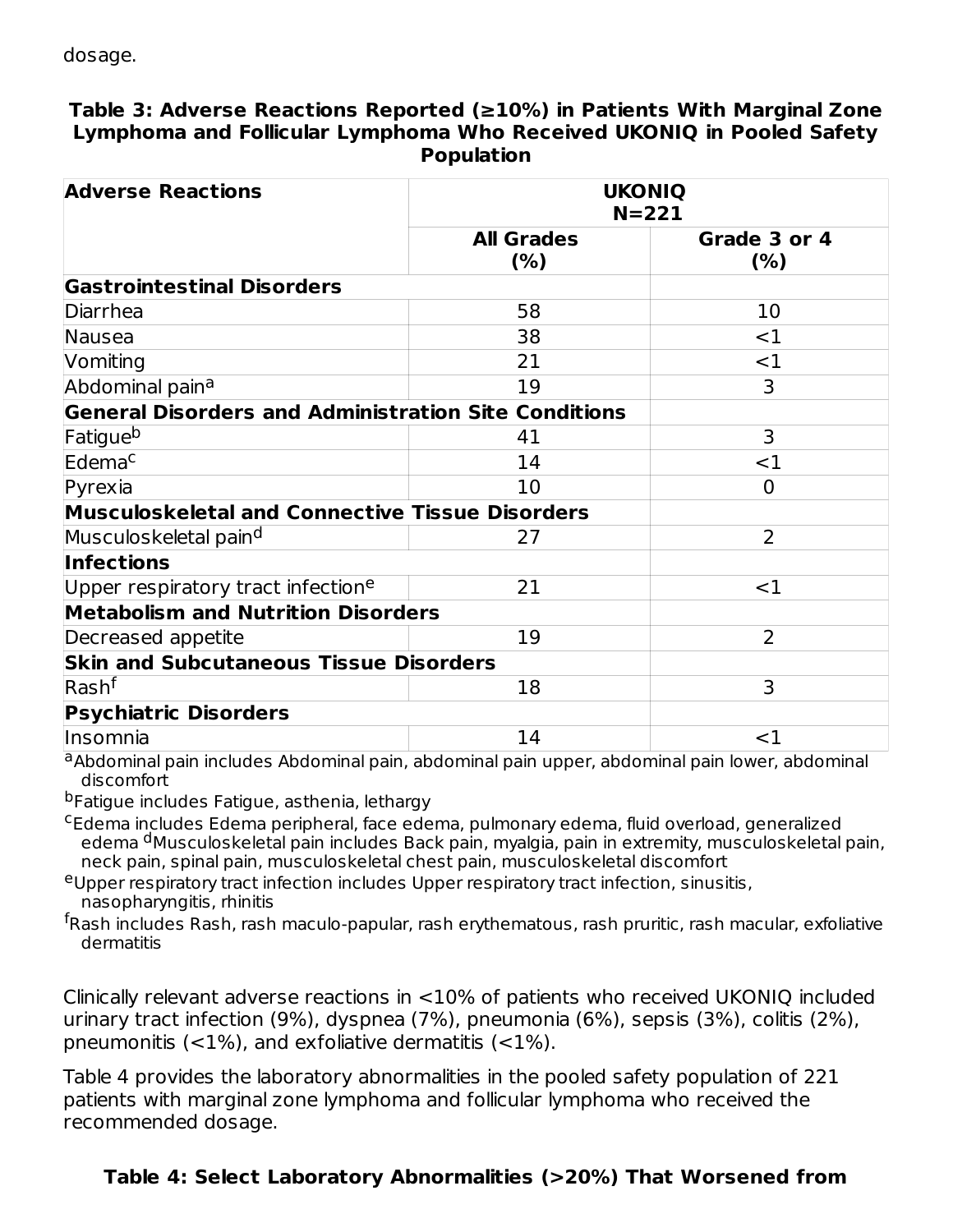#### **Baseline in Patients with Marginal Zone Lymphoma and Follicular Lymphoma Who Received UKONIQ in Pooled Safety Population**

| <b>Laboratory Parameter</b>          |                                | <b>UKONIQ</b><br>$N = 221$ |
|--------------------------------------|--------------------------------|----------------------------|
|                                      | All Grades <sup>a</sup><br>(%) | Grade 3 or 4<br>(% )       |
| Hematologic                          |                                |                            |
| Neutrophil decreased                 | 33                             | 16                         |
| Hemoglobin decreased                 | 27                             |                            |
| Platelets decreased                  | 26                             |                            |
| <b>Chemistry</b>                     |                                |                            |
| Creatinine increased                 | 79                             |                            |
| Alanine aminotransferase increased   | 33                             | 8                          |
| Aspartate aminotransferase increased | 32                             |                            |
| Potassium decreased                  |                                |                            |

aLaboratory values were categorized using the National Cancer Institute Common Terminology Criteria for Adverse Events (NCI-CTCAE) version 4.03 grading system.

## **8 USE IN SPECIFIC POPULATIONS**

#### **8.1 Pregnancy**

#### Risk Summary

Based on findings from animal studies and the mechanism of action [see Clinical Pharmacology (12.1)], UKONIQ can cause fetal harm when administered to a pregnant woman. There are no available data on UKONIQ use in pregnant women to evaluate for a drug-associated risk. In animal reproduction studies, administration of umbralisib to pregnant mice during organogenesis resulted in adverse developmental outcomes, including alterations to growth, embryo-fetal mortality, and structural abnormalities at maternal exposures (AUC) comparable to those in patients at the recommended dose of 800 mg (see Data). Advise pregnant women of the potential risk to a fetus.

In the U.S. general population, the estimated background risk of major birth defects and miscarriage in clinically recognized pregnancies is 2% to 4% and 15% to 20%, respectively.

#### Data

#### Animal Data

In an embryo-fetal development study in mice, pregnant animals were administered oral doses of umbralisib at 100, 200, and 400 mg/kg/day during the period of organogenesis. Malformations were observed at doses of 200 mg/kg/day (cleft palate) and 400 mg/kg/day (cleft palate and nasopharyngeal fistula). Additional findings occurred starting at the dose of 100 mg/kg/day and included folded retina, delayed ossification of sternebrae and vertebrae, increased resorptions, and increased postimplantation loss. The exposure (AUC) at a dose of 100 mg/kg/day in mice is approximately equivalent to the human exposure at the recommended dose of 800 mg.

In an embryo-fetal development study in rabbits, pregnant animals were administered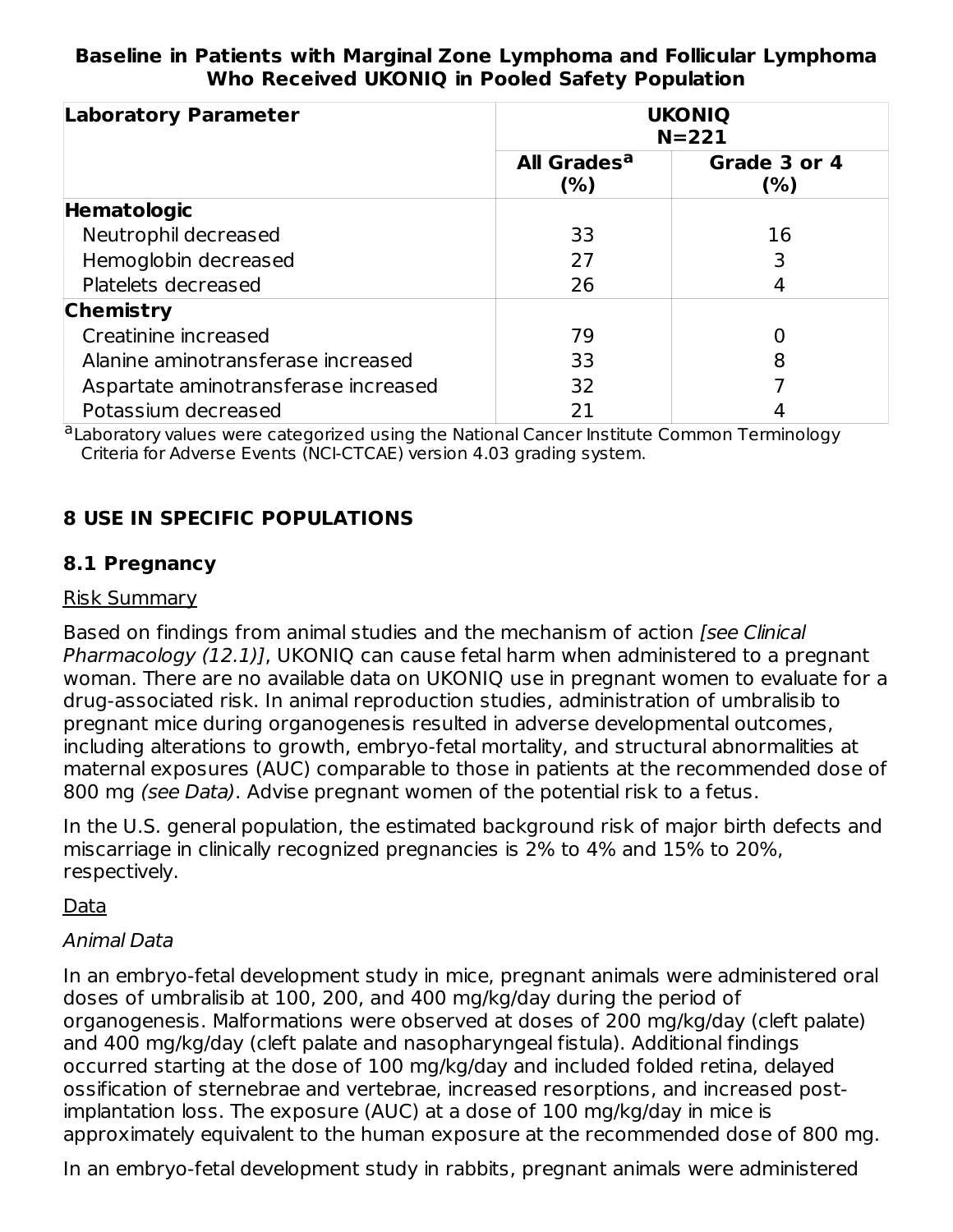oral doses of umbralisib at 30, 100, and 300 mg/kg/day during the period of organogenesis. Administration at 300 mg/kg/day resulted in maternal toxicity (decreased food consumption and body weight) and reduced fetal weights. The exposure (AUC) at 300 mg/kg/day in rabbits is approximately 0.03 times the exposure in human patients at the recommended dose of 800 mg.

## **8.2 Lactation**

#### Risk Summary

There are no data on the presence of umbralisib in human milk or the effects on the breastfed child or milk production. Because of the potential for serious adverse reactions from umbralisib in the breastfed child, advise women not to breastfeed during treatment with UKONIQ and for one month after the last dose.

## **8.3 Females and Males of Reproductive Potential**

UKONIQ may cause fetal harm when administered to a pregnant woman [see Use in Specific Populations (8.1)].

#### Pregnancy Testing

Verify pregnancy status in females of reproductive potential prior to initiating UKONIQ.

#### Contraception

#### Females

Advise females of reproductive potential to use effective contraception during treatment with UKONIQ and for one month after the last dose.

#### Males

Advise males with female partners of reproductive potential to use effective contraception during treatment with UKONIQ and for one month after the last dose.

#### **Infertility**

#### **Males**

Based on the findings from mice and dogs, UKONIQ may impair male fertility [see Nonclinical Toxicology (13.1)]. Trend for reversibility was noted in dogs 30 days after the last dose.

## **8.4 Pediatric Use**

Safety and effectiveness of UKONIQ have not been established in pediatric patients.

## **8.5 Geriatric Use**

Of the 221 patients with MZL or FL who received UKONIQ in clinical studies, 56% of patients were 65 years of age and older, while 19% were 75 years of age and older. No overall differences in effectiveness or pharmacokinetics were observed between these patients and younger patients. In patients 65 years of age and older, 23% experienced serious adverse reactions compared to 12% in patients younger than 65 years of age. There was a higher incidence of infectious serious adverse reactions in patients 65 years of age or older (13%) compared to patients younger than 65 years of age (4%).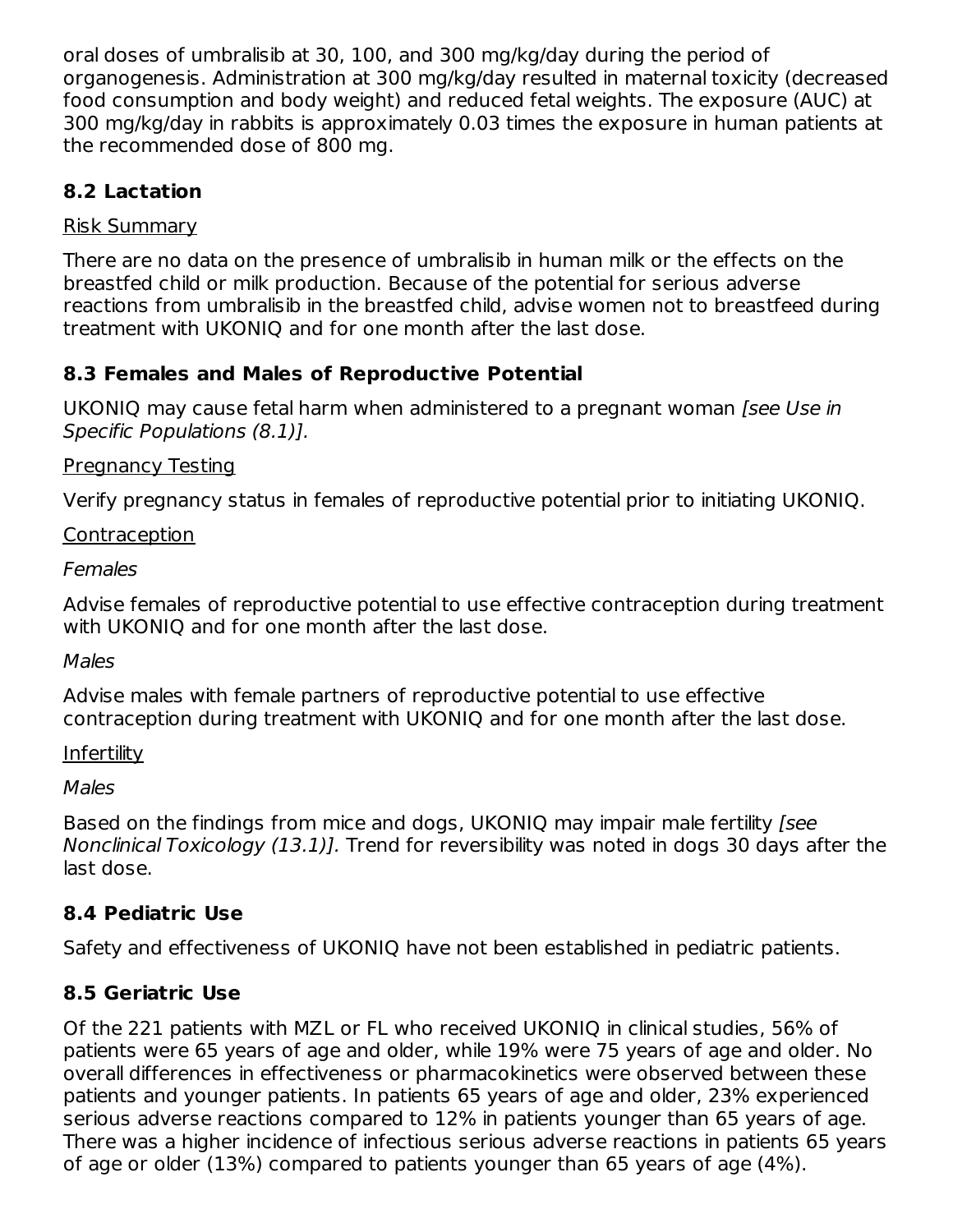## **8.6 Renal Impairment**

No dose adjustment is recommended in patients with mild or moderate renal impairment

(creatinine clearance [CLcr] 30 to 89 mL/min estimated by Cockcroft-Gault equation) [see Clinical Pharmacology (12.3)]. UKONIQ has not been studied in patients with severe renal impairment ([CLcr] < 30 mL/min).

# **8.7 Hepatic Impairment**

No dose adjustment is recommended for patients with mild hepatic impairment (total bilirubin  $\leq$  upper limit of normal [ULN] and AST  $>$  ULN or total bilirubin  $>$ 1 to 1.5  $\times$  ULN and any AST) [see Clinical Pharmacology (12.3)]. UKONIQ has not been studied in patients with moderate (total bilirubin  $> 1.5$  to 3  $\times$  ULN and any AST) or severe hepatic impairment (total bilirubin  $> 3 \times$  ULN and any AST).

# **11. DESCRIPTION**

Umbralisib is a kinase inhibitor. The active pharmaceutical ingredient is umbralisib tosylate with the molecular formula  ${\sf C}_{38} {\sf H}_{32} {\sf F}_3 {\sf N}_5 {\sf O}_6 {\sf S}$  and a molecular weight of 743.75 g/mol. The chemical name for umbralisib tosylate is (S)-2-(1-(4-amino-3-(3-fluoro-4 isopropoxyphenyl)-1H-pyrazolo

[3, 4-d] pyrimidin-1-yl)-ethyl)-6-fluoro-3-(3-fluorophenyl)-4H-chromen-4-one 4methylbenzenesulfonate and has the following structure:



Umbralisib tosylate is white to light brown powder that is freely soluble in dimethyl sulfoxide, soluble in methanol, and practically insoluble in water. The ionization constant (pKa) of umbralisib tosylate is 2.71.

UKONIQ tablets are for oral administration. Each tablet contains 200 mg of umbralisib free base equivalent to 260.2 mg of umbralisib tosylate. The tablets also contain inactive ingredients: croscarmellose sodium, hydroxypropyl betadex, hydroxypropyl cellulose, magnesium stearate and microcrystalline cellulose.

The tablet coating film consists of FD&C Blue No. 1, FD&C Yellow No. 5, ferric oxide yellow, hypromellose 2910, polydextrose, polyethylene glycol 8000, titanium dioxide and triacetin.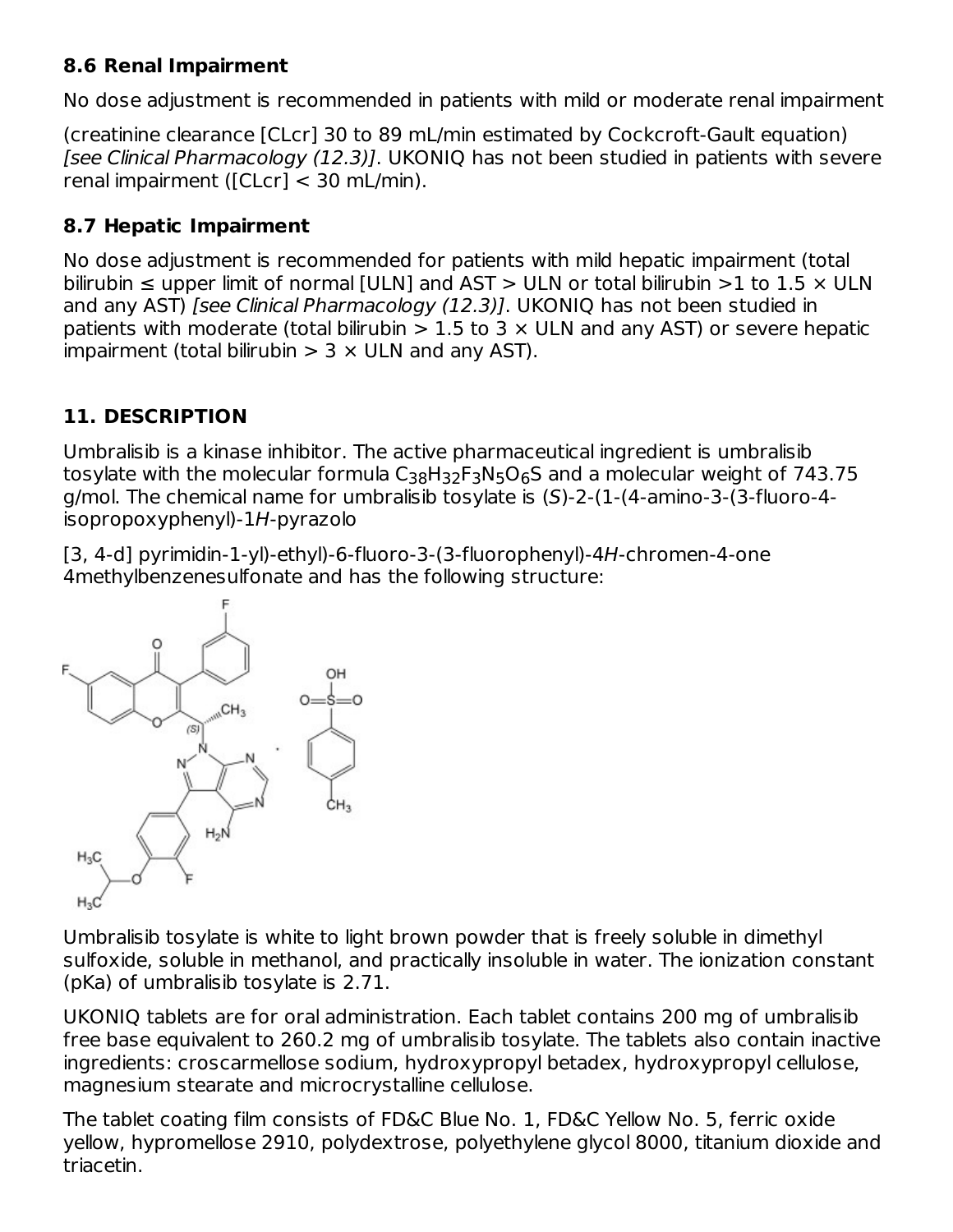## **12 CLINICAL PHARMACOLOGY**

## **12.1 Mechanism of Action**

Umbralisib inhibits multiple kinases. In biochemical and cell-based assays, umbralisib inhibited PI3Kδ and casein kinase CK1ε. PI3Kδ is expressed in normal and malignant Bcells; CK1ε has been implicated in the pathogenesis of cancer cells, including lymphoid malignancies. Umbralisib also inhibited a mutated form of ABL1 in biochemical assays. Umbralisib inhibited cell proliferation, CXCL12-mediated cell adhesion, and CCL19 mediated cell migration in lymphoma cell lines in studies conducted in vitro.

#### **12.2 Pharmacodynamics**

#### Exposure-Response Relationships

An exposure-response relationship between umbralisib and overall response rate was observed in patients with FL. The time course of pharmacodynamic response is unknown.

A relationship between higher umbralisib steady state exposures and higher incidence of adverse reactions, including diarrhea (any grade) and elevated AST/ALT (any grade and Grade  $\geq$  3), was observed.

#### Cardiac Electrophysiology

The effect of UKONIQ on QT interval has not been fully characterized.

## **12.3 Pharmacokinetics**

Umbralisib exposures increased proportionally over a dose range of 200 mg to 1000 mg once daily (0.25 to 1.25 times the recommended dosage). A 6.4- and 3.8-fold accumulation of AUC and C<sub>max</sub> of umbralisib, respectively, were observed at the recommended dosage.

The mean (CV%) steady-state AUC and C<sub>max</sub> were  $141$   $\mu$ g\*h/mL (46%) and 7.3  $\mu$ g/mL (39%), respectively, at the recommended dosage.

#### Absorption

The median time to reach peak plasma concentration (t $_{\sf max}$ ) is approximately 4 hours.

#### Effect of Food

Administration of a single dose of UKONIQ with a high-fat, high calorie meal (approximately 917 calories with 171 calories from protein, 232 calories from carbohydrate, and 502 calories from fat) in healthy subjects increased AUC and  $\mathsf{C}_{\mathsf{max}}$  of umbralisib by 61% and 115%, respectively, relative to fasting conditions.

#### **Distribution**

The mean (CV%) apparent central volume of distribution of umbralisib is 312 (185%) L.

The plasma protein binding is ≥99.7% and was independent of concentration between 2 and 5 μM. Mean blood-to-plasma ratio is 0.6.

#### **Elimination**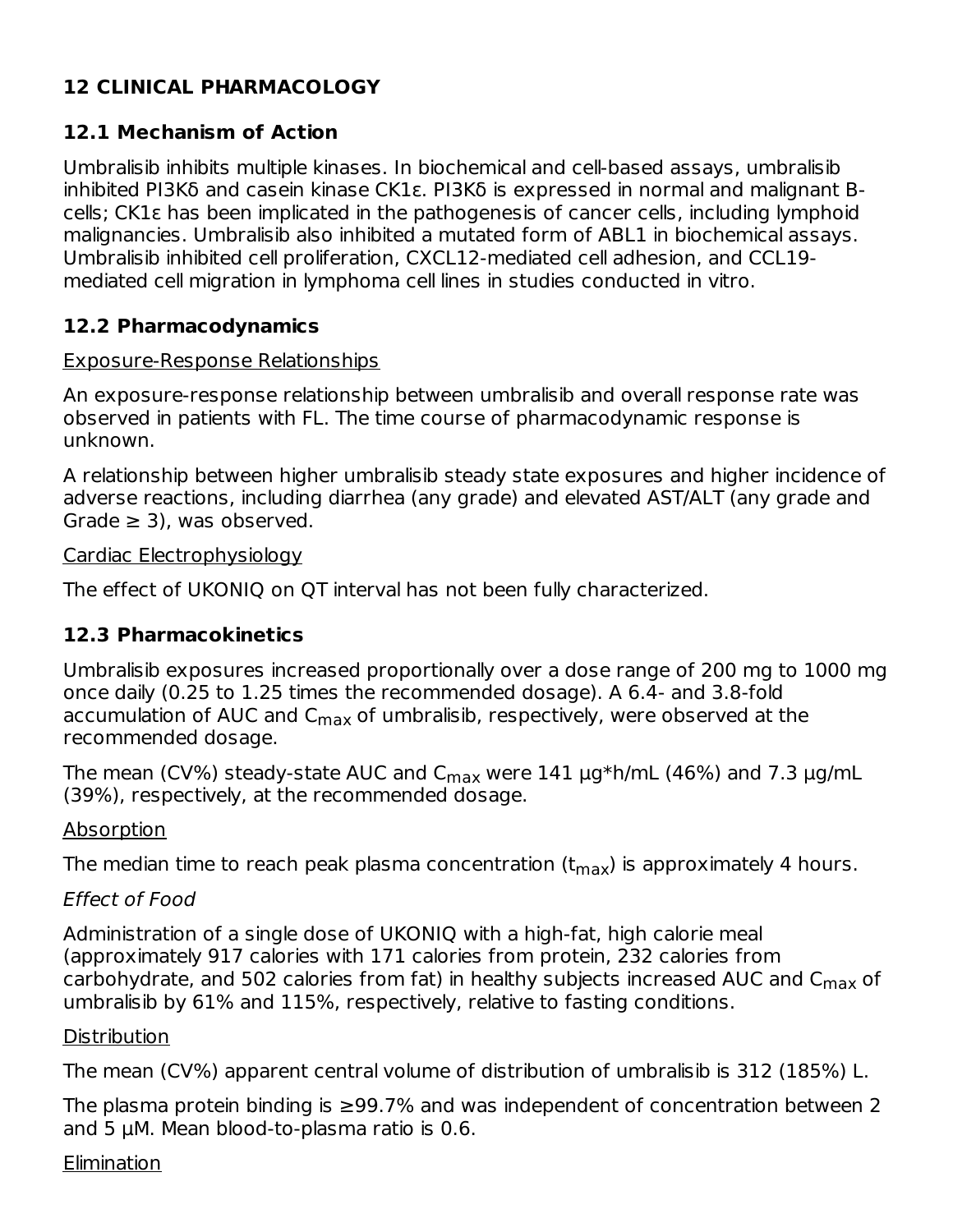The mean (CV%) apparent clearance of umbralisib is 15.5 (52%) L/h with effective halflife of 91 (42%) hours.

#### **Metabolism**

Umbralisib is metabolized by CYP2C9, CYP3A4, and CYP1A2 in vitro.

## Excretion

Approximately 81% of the dose was recovered in feces (17% unchanged) and 3% in urine (0.02% unchanged) following a single radiolabeled dose of umbralisib 800 mg to healthy subjects.

## Specific Populations

No clinically significant differences in the pharmacokinetics of umbralisib were observed based on age (18 to 87 years old), sex, race (White and Black), body weight (44 to 165 kg), mild hepatic impairment (total bilirubin  $\leq$  ULN and AST  $>$  ULN or total bilirubin  $>$ 1 to  $1.5 \times$  ULN and any AST), or mild and moderate renal impairment (CLcr 30 to 89 mL/min, estimated by the Cockcroft-Gault equation). The effect of other race/ethnicity, severe renal impairment (CLcr 15 to 29 mL/min) and dialysis, or moderate to severe hepatic impairment (total bilirubin ≤ ULN and AST > ULN or total bilirubin > ULN and any AST) on umbralisib pharmacokinetics is unknown.

## Drug Interaction Studies

## Clinical Studies

No clinically significant differences in umbralisib pharmacokinetics were observed when used concomitantly with omeprazole, a proton pump inhibitor.

Coadministration of UKONIQ with strong CYP3A4 inhibitors and inducers or moderate CYP2C9 inhibitors and inducers have not been studied.

Coadministration of UKONIQ with sensitive substrates of CYP3A4, CYP2C8, CYP2C9 and CYP2C19, or P-gp substrates have not been fully characterized.

## In Vitro Studies

Cytochrome P450 (CYP) Enzymes: Umbralisib is a substrate of CYP1A2, CYP2C9, and CYP3A4, but is not a substrate of CYP2B6, CYP2C8, CYP2C19, CYP2D6, and UGT1A1.

Umbralisib inhibits CYP2C8, CYP2C9, CYP2C19, and CYP3A4, but does not inhibit CYP1A2, CYP2B6, and CYP2D6. Umbralisib induces CYP3A4.

Transporter Systems: Umbralisib is not a substrate to P-gp, BCRP, OAT1, OAT3, OCT2, OATP1B1, OATP1B3, MATE1, and MATE2-K.

Umbralisib inhibits P-gp.

# **13 NONCLINICAL TOXICOLOGY**

# **13.1 Carcinogenesis, Mutagenesis, Impairment of Fertility**

Carcinogenicity studies have not been conducted with umbralisib.

Umbralisib was not mutagenic in a bacterial mutagenicity (Ames) assay. Umbralisib was not clastogenic in an in vitro micronucleus assay using human (TK6) lymphoblast cells or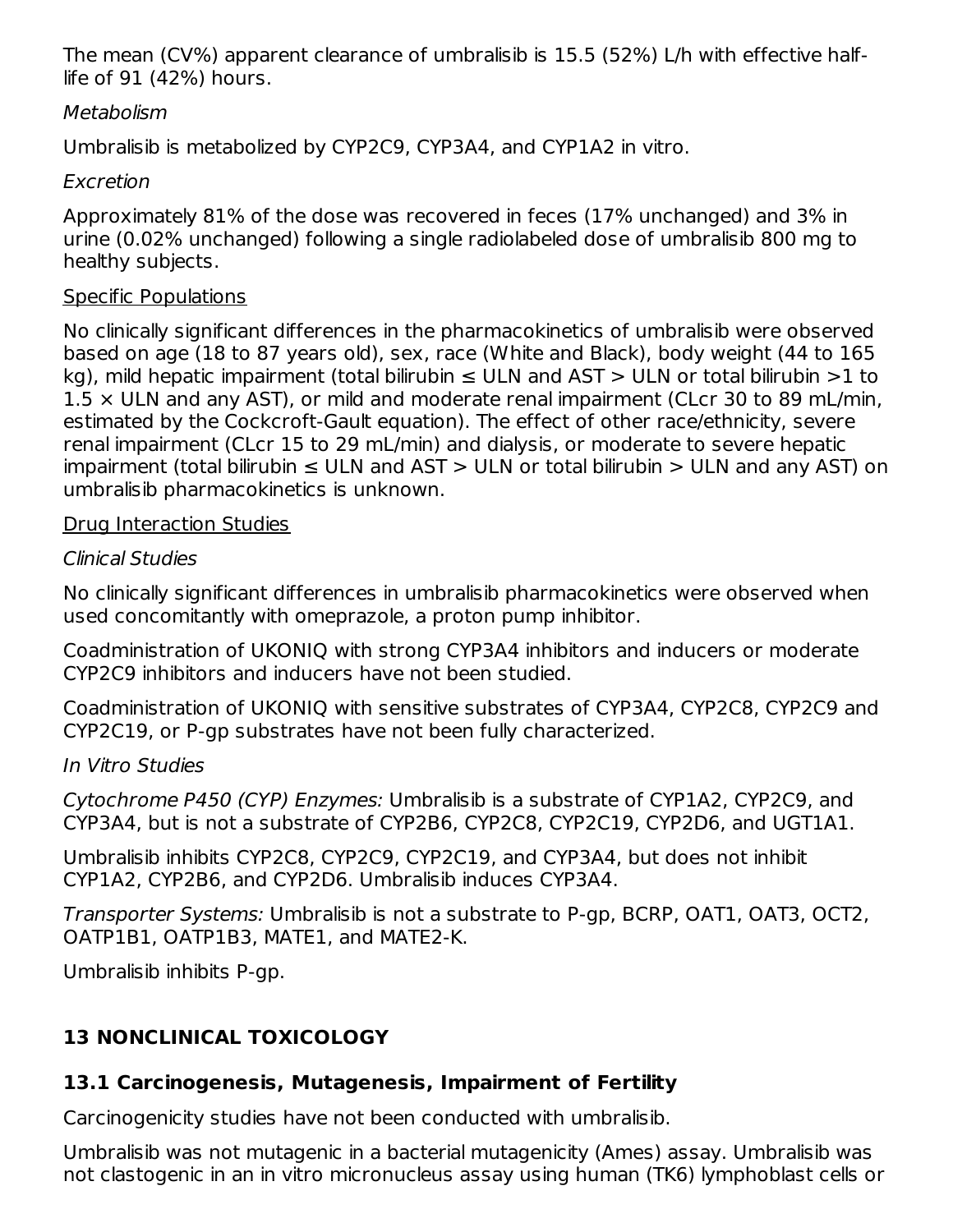in an in vivo micronucleus assay in mice at doses up to 1000 mg/kg.

In a repeat-dose toxicology study in dogs, adverse findings in reproductive organs were observed in males and included findings in the testis (decreased weight, tubular degeneration, tubular atrophy) and epididymis (decreased weight, luminal debris) at doses ≥100 mg/kg, which is approximately 0.1 times the human exposure (AUC) at the recommended dose of 800 mg. In a combined male and female fertility study in mice, umbralisib was administered orally at doses of 50, 150, or 300 mg/kg/day, starting 28 days prior to pairing and through mating in males and starting 14 days prior to pairing through Gestation Day 7 in females. Adverse findings were observed at doses of 150 and 300 mg/kg/day and included decreased testicular and epididymis weights, decreased sperm mobility and counts, increased post-implantation loss, and increased resorption. The dose of 150 mg/kg results in an exposure approximately 1.3 times the human exposure (AUC) at the recommended dose of 800 mg.

# **14 CLINICAL STUDIES**

## **14.1 Marginal Zone Lymphoma**

The efficacy of UKONIQ was evaluated in a single-arm cohort of Study UTX-TGR-205 (NCT02793583), an open-label, multi-center, multi-cohort trial. Patients with MZL were required to have received at least one prior therapy, including an anti-CD20 containing regimen. The trial excluded patients with prior exposure to a PI3K inhibitor. Patients received UKONIQ 800 mg orally once daily until disease progression or unacceptable toxicity.

A total of 69 patients with MZL [extranodal (N=38), nodal (N=20), and splenic (N=11)] were enrolled in this cohort. The median age was 67 years (range: 34 to 88 years), 52% were female, 83% were White, 7% were Black, 3% were Asian, 7% were Other, and 97% had a baseline ECOG performance status of 0 or 1. Patients had a median number of prior lines of therapy of 2 (range: 1 to 6), with 26% being refractory to their last therapy.

Efficacy was based on overall response rate as assessed by an Independent Review Committee (IRC) using criteria adopted from the International Working Group criteria for malignant lymphoma. The median follow-up time was 20.3 months (range: 15.0 to 28.7 months). Efficacy results are shown in Table 5.

| <b>Endpoint</b>                      | <b>Total</b><br>$(N=69)$      |  |
|--------------------------------------|-------------------------------|--|
| ORR, $n$ (%) <sup>a</sup>            | 34(49)                        |  |
| 95% CI                               | 37.0, 61.6                    |  |
| $CR, n$ (%)                          | 11(16)                        |  |
| PR, n (%)                            | 23(33)                        |  |
| DOR                                  |                               |  |
| Median, months (95% CI) <sup>b</sup> | NR (9.3, NE)                  |  |
| Range, months                        | $0.0^{+}$ , 21.8 <sup>+</sup> |  |
|                                      |                               |  |

**Table 5: Efficacy Results in Patients with MZL (Study 205)**

CI, confidence interval; CR, complete response; DOR, duration of response; IRC, Independent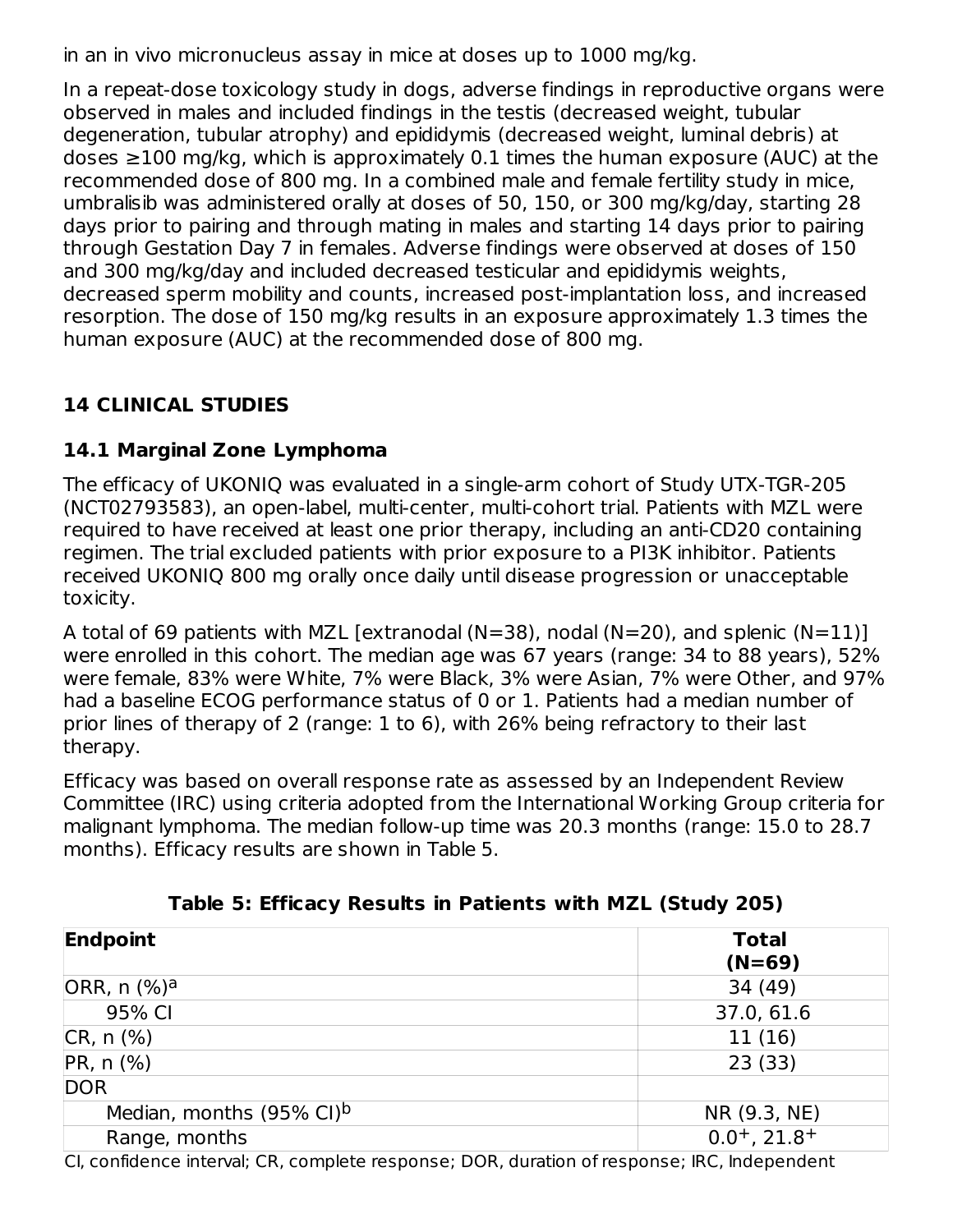Review Committee; ORR, overall response rate; NE, not evaluable; NR, not reached; PR, partial response.

- <sup>a</sup> Per IRC according to Revised International Working Group Criteria
- <sup>b</sup> Based on Kaplan-Meier estimation
- Denotes censored observation +

The median time to response was 2.8 months (range: 1.8 to 21.2 months). Overall response rates were 44.7%, 60.0%, and 45.5% for the 3 MZL sub-types (extranodal, nodal, and splenic, respectively).

## **14.2 Follicular Lymphoma**

The efficacy of UKONIQ was evaluated in a single-arm cohort of Study UTX-TGR-205, an open-label, multi-center, multi-cohort trial (NCT02793583). Patients with relapsed or refractory FL were required to have received at least two prior systemic therapies, including an anti-CD20 monoclonal antibody and an alkylating agent. The trial excluded patients with Grade 3b FL, large cell transformation, prior allogeneic transplant, history of CNS lymphoma, and prior exposure to a PI3K inhibitor. Patients received UKONIQ 800 mg orally once daily until disease progression or unacceptable toxicity.

A total of 117 patients with FL were enrolled in this cohort. The median age was 65 years

(range: 29 to 87 years), 38% were female, 80% were White, 4% were Black, 73% had Stage III-IV disease, 38% had bulky disease and 97% had a baseline ECOG performance status of 0 to 1. Patients had a median of 3 prior lines of therapy (range: 1 to 10), with 36% refractory to their last therapy.

Efficacy was based on overall response rate as assessed by an Independent Review Committee (IRC) using criteria adopted from the International Working Group criteria for malignant lymphoma. The median follow-up time was 20.1 months (range: 13.5 to 29.6 months). Efficacy results are shown in Table 6.

#### **Table 6: Efficacy Results in Patients With Relapsed or Refractory FL (Study 205)**

| Endpoint                            | Total $(N=117)$            |
|-------------------------------------|----------------------------|
| ORR, $n$ (%) <sup>a</sup>           | 50(43)                     |
| 95% CI                              | 33.6, 52.2                 |
| $CR, n$ $%$                         | 4(3.4)                     |
| $PR, n$ (%)                         | 46 (39)                    |
| <b>DOR</b>                          |                            |
| Median months $(95\% \text{ Cl})^b$ | 11.1(8.3, 16.4)            |
| Range, months                       | $0.0+$ , 20.9 <sup>+</sup> |

CI, confidence interval; CR, complete response; DOR, duration of response; IRC, Independent Review Committee; ORR, overall response rate; PR, partial response.

<sup>a</sup> Per IRC according to Revised International Working Group Criteria

<sup>b</sup> Based on Kaplan-Meier estimation

Denotes censored observation +

The median time to response was 4.4 months (range: 2.2 to 15.5 months).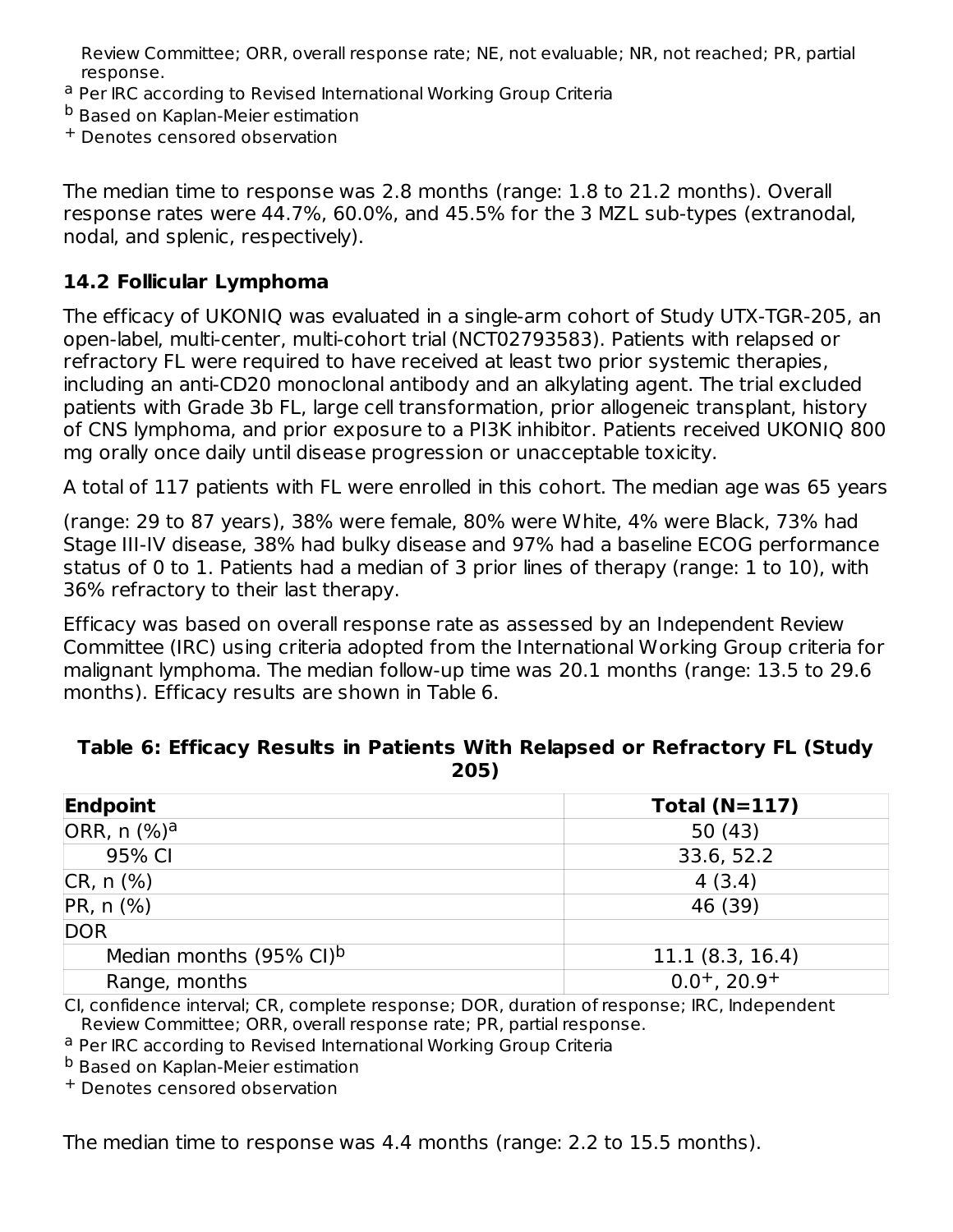## **16 HOW SUPPLIED/STORAGE AND HANDLING**

UKONIQ tablets are supplied as follows:

| <b>Tablet Strength Description</b> |                                                                                                                      | <b>Package Configuration</b>                                                                                                                                                                                             | <b>NDC Number</b> |
|------------------------------------|----------------------------------------------------------------------------------------------------------------------|--------------------------------------------------------------------------------------------------------------------------------------------------------------------------------------------------------------------------|-------------------|
| $200 \text{ mg}$                   | Green, film-coated,<br>oval-shaped tablets<br>debossed with<br>l"L474" on one side<br>and plain on the<br>other side | White opaque round 150cc<br>high density polyethylene<br>$(HDPE)$ bottle capped with a<br>38 mm child resistant<br>polypropylene closure with<br>heat sealed peelable foil liner.<br>Each bottle contains<br>120 tablets | 73150-200-12      |

#### Storage and Handling

Store tablets at 68°F to 77°F (20°C to 25°C). Excursions permitted between 59°F and 86°F (15°C and 30°C) [see USP Controlled Room Temperature].

## **17 PATIENT COUNSELING INFORMATION**

Advise patients to read the FDA-approved patient labeling (Medication Guide).

#### Infections

Advise patients that UKONIQ can cause serious infections that may be fatal. Advise patients to immediately report any signs or symptoms of infection (e.g., fever, chills, weakness) [see Warnings and Precautions (5.1)].

#### Neutropenia

Advise patients of the need for periodic monitoring of blood counts and to notify their healthcare provider immediately if they develop a fever or any signs of infection [see Warnings and Precautions (5.2)].

#### Diarrhea or Non-Infectious Colitis

Advise patients that they may experience loose stools or diarrhea and should contact their healthcare provider with any persistent or worsening diarrhea. Advise patients to maintain adequate hydration [see Warnings and Precautions (5.3)].

Advise patients of the possibility of colitis and to notify their healthcare provider of any abdominal pain/distress [see Warnings and Precautions (5.3)].

#### **Hepatotoxicity**

Advise patients that UKONIQ may cause significant elevations in liver enzymes and the need for periodic monitoring of liver tests. Advise patients to report symptoms of liver dysfunction including jaundice (yellow eyes or yellow skin), abdominal pain, bruising, or bleeding [see Warnings and Precautions (5.4)].

#### Severe Cutaneous Reactions

Advise patients that UKONIQ may cause a severe skin rash and to notify their healthcare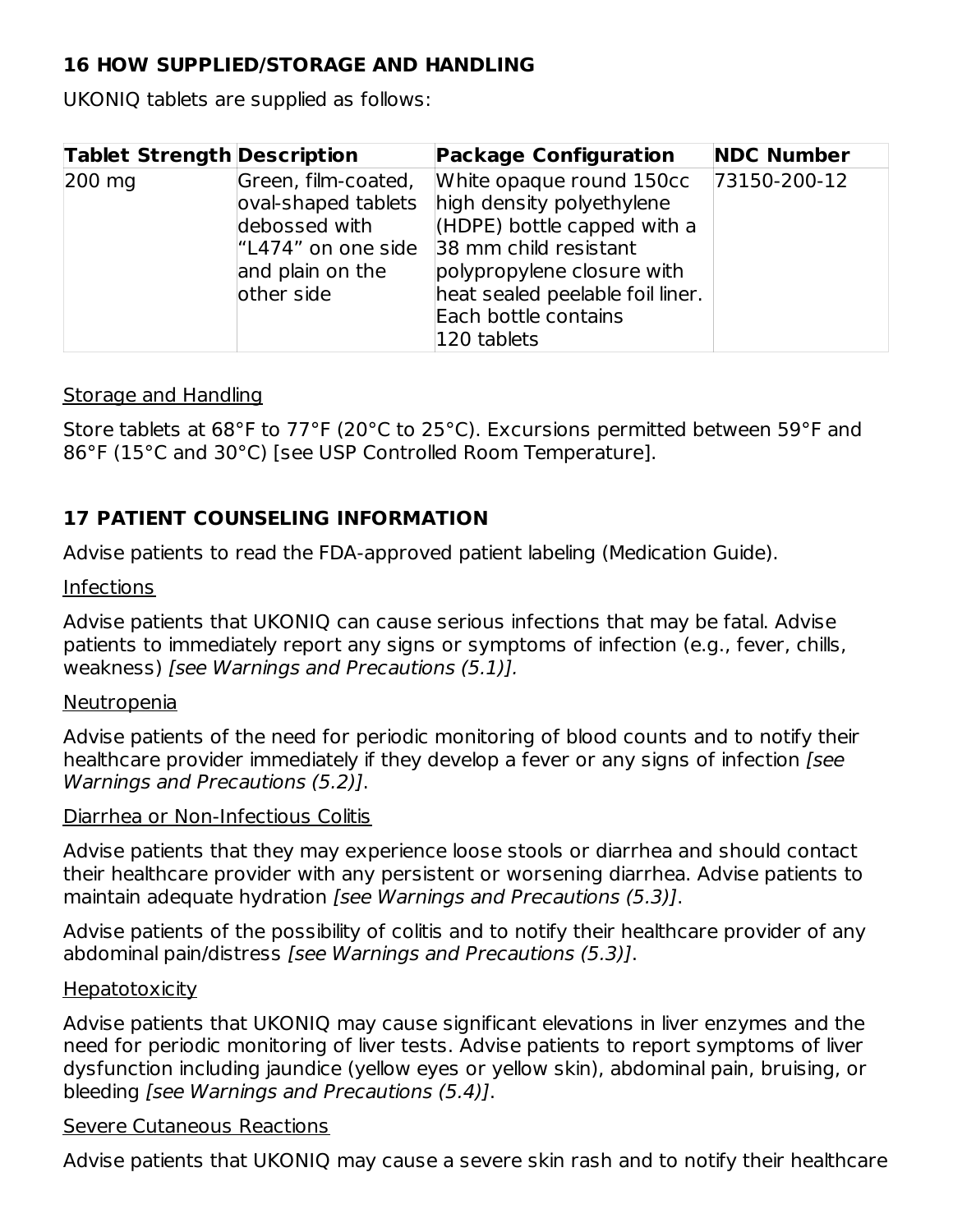provider immediately if they develop a new or worsening skin rash [see Warnings and Precautions (5.5)].

#### Embryo-Fetal Toxicity

Advise pregnant women and females of reproductive potential of the potential risk to a fetus. Advise females of reproductive potential to inform their healthcare provider of a known or suspected pregnancy [see Warnings and Precautions (5.7), Use in Specific Populations (8.1, 8.3)].

Advise females of reproductive potential to use effective contraceptive during treatment with UKONIQ and for one month after the last dose [see Use in Specific Populations (8.3)].

Advise males with female partners of reproductive potential to use effective contraceptive during treatment with UKONIO and for one month after the last dose *[see*] Use in Specific Populations (8.3)].

#### Lactation

Advise women not to breastfeed during treatment with UKONIQ and for one month after the last dose [see Use in Specific Populations (8.2)].

#### **Infertility**

Advise males of reproductive potential that UKONIQ may impair fertility (see Use in Specific Populations (8.3)].

#### Allergic Reactions Due to Inactive Ingredient FD&C Yellow No. 5

Advise patients that UKONIQ contains FD&C Yellow No. 5 (tartrazine), which may cause allergic-type reactions in certain susceptible persons [see Warnings and Precautions (5.6)].

#### Administration

Inform patients to take UKONIQ orally once daily at approximately the same time each day with food and how to make up a missed or vomited dose. Advise patients to swallow tablets whole. Advise patients not to crush, break, cut or chew tablets [see Dosage and Administration (2.1)].

Distributed by: TG Therapeutics, Inc. 343 Thornall Street, Suite 740 Edison, NJ 08837

For patent information: https://www.tgtherapeutics.com/our-products/patent/

UKONIQ™ is a trademark of TG Therapeutics, Inc.

© TG Therapeutics, Inc. 2020

#### **MEDICATION GUIDE UKONIQ**™ **(you-KON-ik) (umbralisib) Tablets**

**What is the most important information I should know about UKONIQ? UKONIQ can cause serious side effects, including:**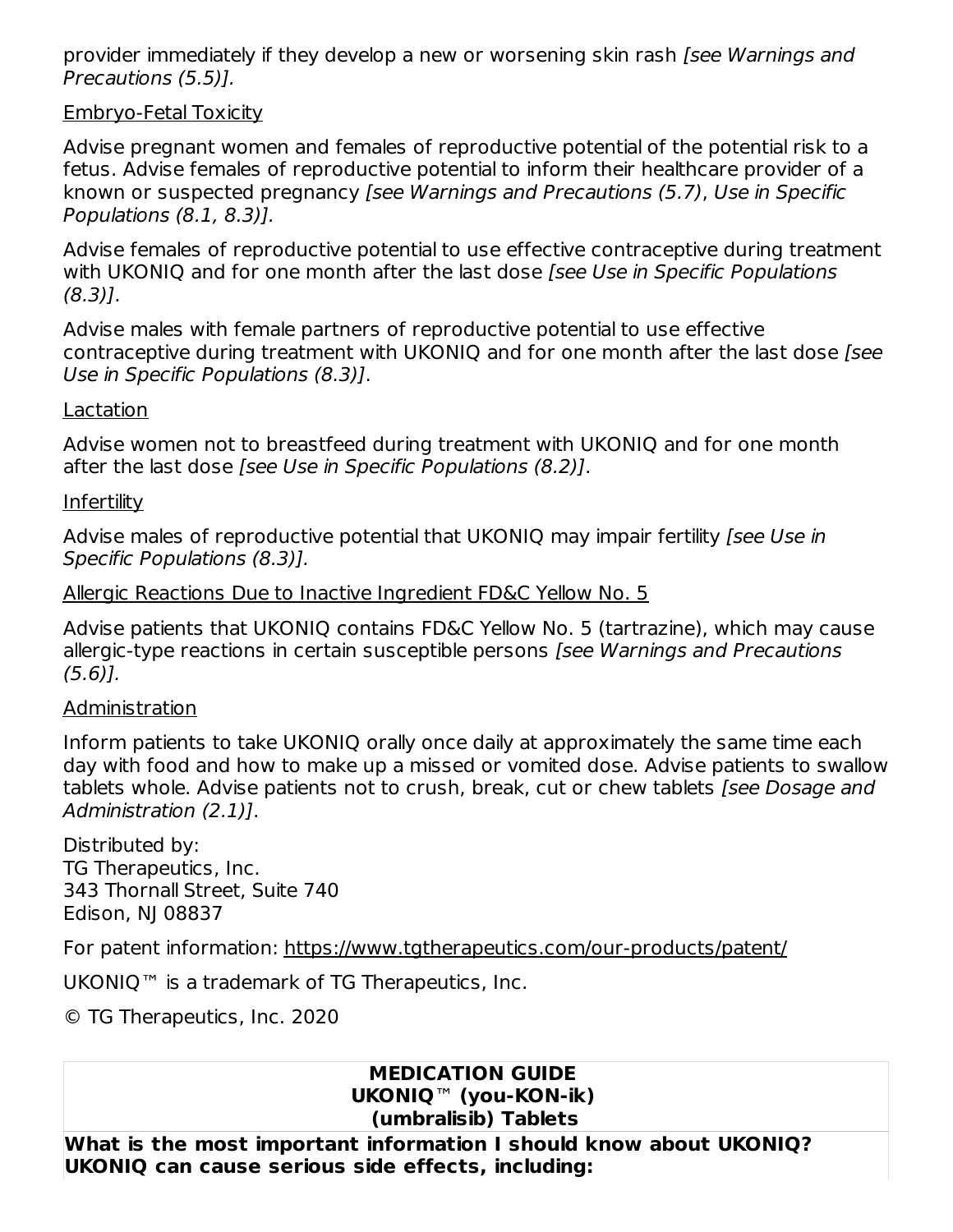- **Infections.** UKONIQ can cause serious infections that may lead to death. Tell your healthcare provider right away if you have fever, chills, weakness, flu-like symptoms, or any other signs of infection during treatment with UKONIQ.
- **Low white blood cell count (neutropenia).** Neutropenia is common with UKONIQ treatment and can sometimes be serious. Your healthcare provider will check your blood counts regularly during treatment with UKONIQ. Tell your healthcare provider right away if you have a fever or any signs of infection during treatment with UKONIQ.
- **Diarrhea or inflammation of your intestine (colitis).** Diarrhea is common during UKONIQ treatment and can sometimes be serious. Tell your healthcare provider right away if you have diarrhea that does not go away or worsening diarrhea, stool with mucus or blood, or if you have severe stomach area (abdominal) pain during treatment with UKONIQ. Drink plenty of fluids during treatment with UKONIQ to help prevent dehydration from diarrhea.
- **Liver problems.** Abnormal liver function blood test results are common and can sometimes be serious. Your healthcare provider will do blood tests before and during your treatment with UKONIQ to check for liver problems. Tell your healthcare provider right away if you have any of the following symptoms of liver problems:
	- yellowing of your skin or the white part of your eyes (jaundice)
	- dark or brown (tea colored) urine
	- pain in the upper right side of your stomach area (abdomen)
	- bleeding or bruising more easily than normal
- **Severe skin reactions.** Rashes and other skin reactions are common with UKONIQ treatment and can sometimes be severe and may lead to death. Tell your healthcare provider right away if you get a new or worsening skin rash or other signs of a severe skin reaction during treatment with UKONIQ, including:
	- painful sores or ulcers on your skin, lips, or in your mouth
	- o rash with blisters or peeling skin
	- $\circ$  rash with itching
	- $\circ$  rash with fever

If you have any of the above serious side effects during treatment with UKONIQ, your doctor may completely stop your treatment, stop your treatment for a period of time, or change your dose of UKONIQ.

#### See **"What are the possible side effects of UKONIQ?"** for more information about side effects.

## **What is UKONIQ?**

UKONIQ is a prescription medicine used to treat adults with:

- Marginal zone lymphoma (MZL) when the disease has come back or did not respond to treatment and who have received at least one certain type of prior treatment.
- Follicular lymphoma (FL) when the disease has come back or did not respond to treatment and who have received at least three prior treatments.

It is not known if UKONIQ is safe and effective in children.

**Before taking UKONIQ, tell your healthcare provider about all of your medical conditions, including if you:**

- have an infection
- have abdominal or intestinal problems
- have liver problems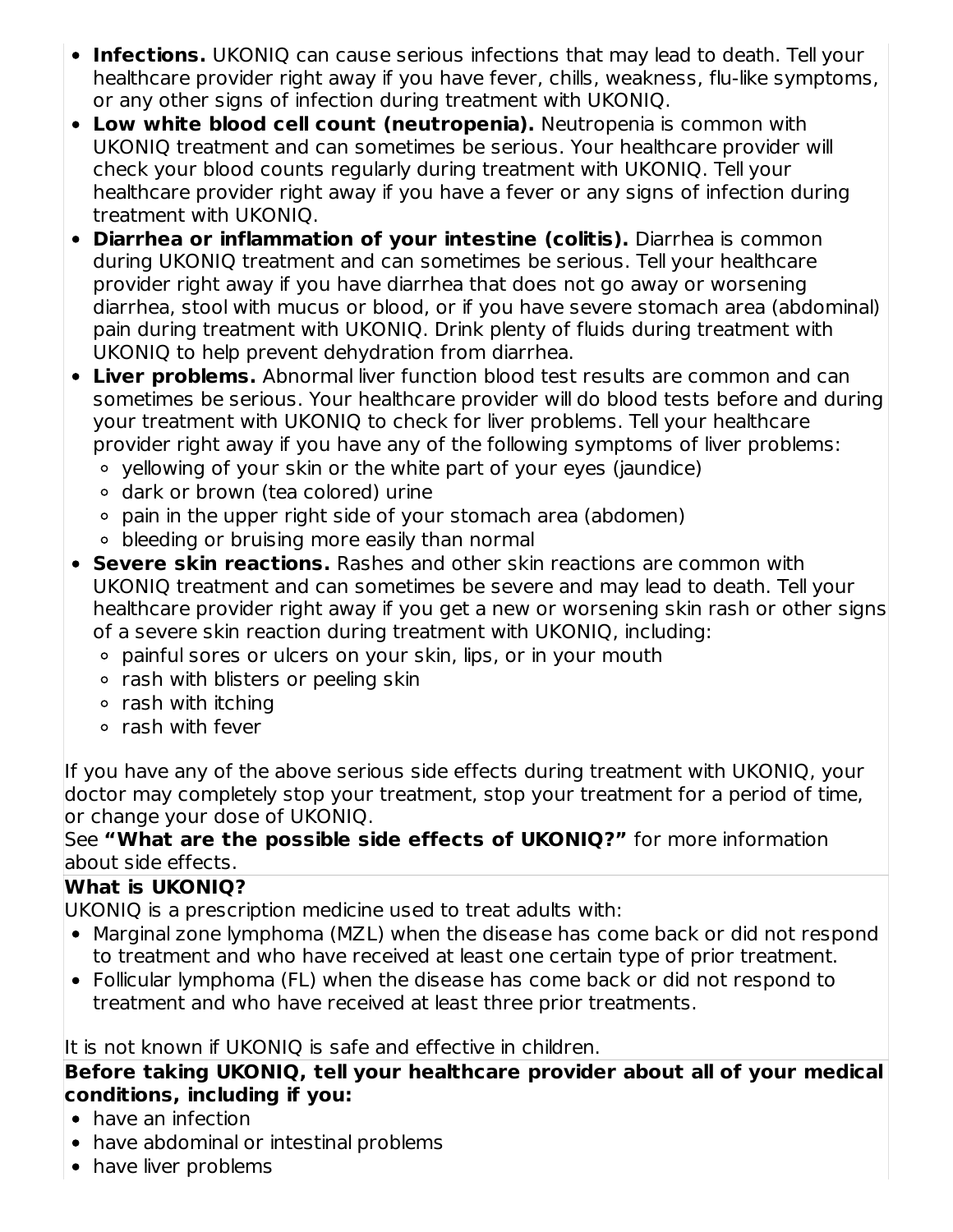- are allergic to FD&C Yellow No. 5 (tartrazine) or aspirin. UKONIQ tablets contain FD&C Yellow No. 5 (tartrazine) which may cause allergic-type reactions (including bronchial asthma) in certain people, especially people who also have an allergy to aspirin.
- are pregnant or plan to become pregnant. UKONIQ can harm your unborn baby. If you are able to become pregnant, your healthcare provider will do a pregnancy test before starting treatment with UKONIQ.
	- **Females** who are able to become pregnant should use effective birth control (contraception) during treatment with UKONIQ and for 1 month after the last dose of UKONIQ. Talk to your healthcare provider about birth control methods that may be right for you. Tell your healthcare provider right away if you become pregnant or think you are pregnant during treatment with UKONIQ.
	- **Males** with female partners who are able to become pregnant should use effective birth control (contraception) during treatment with UKONIQ and for 1 month after the last dose of UKONIQ.
- are breastfeeding or plan to breastfeed. It is not known if UKONIQ passes into your breast milk. Do not breastfeed during treatment with UKONIQ and for 1 month after the last dose of UKONIQ.

**Tell your healthcare provider about all the medicines you take**, including prescription and over-the-counter medicines, vitamins, and herbal supplements.

## **How should I take UKONIQ?**

- Take UKONIQ exactly as your healthcare provider tells you.
- Your healthcare provider may tell you to decrease your dose, temporarily stop, or completely stop taking UKONIQ, if you develop side effects. Do not change your dose or stop taking UKONIQ without talking to your healthcare provider first.
- Take UKONIQ tablets 1 time each day with food at about the same time each day.
- Swallow UKONIQ tablets whole. Do not crush, break, cut or chew the tablets.
- If you vomit after taking a dose of UKONIQ, do not take another dose on that day. Take your next dose at your usual time.
- If you miss a dose of UKONIQ, take it as soon as you remember on the same day. If it has been more than 12 hours, skip the missed dose and take your next dose on the next day at your usual time.

#### **What are the possible side effects of UKONIQ? UKONIQ can cause serious side effects.** See "**What is the most important information I should know about UKONIQ?" The most common side effects of UKONIQ include:**

- changes in certain kidney low platelet count function
- - upper respiratory tract infection
- blood tests
- tiredness
- nausea

abdominal pain

• vomiting

- decreased appetite
- muscle or bone pain
- low red blood cell count (anemia)

These are not all of the possible side effects of UKONIQ. Call your doctor for medical advice about side effects. You may report side effects to FDA at 1-800-FDA-1088.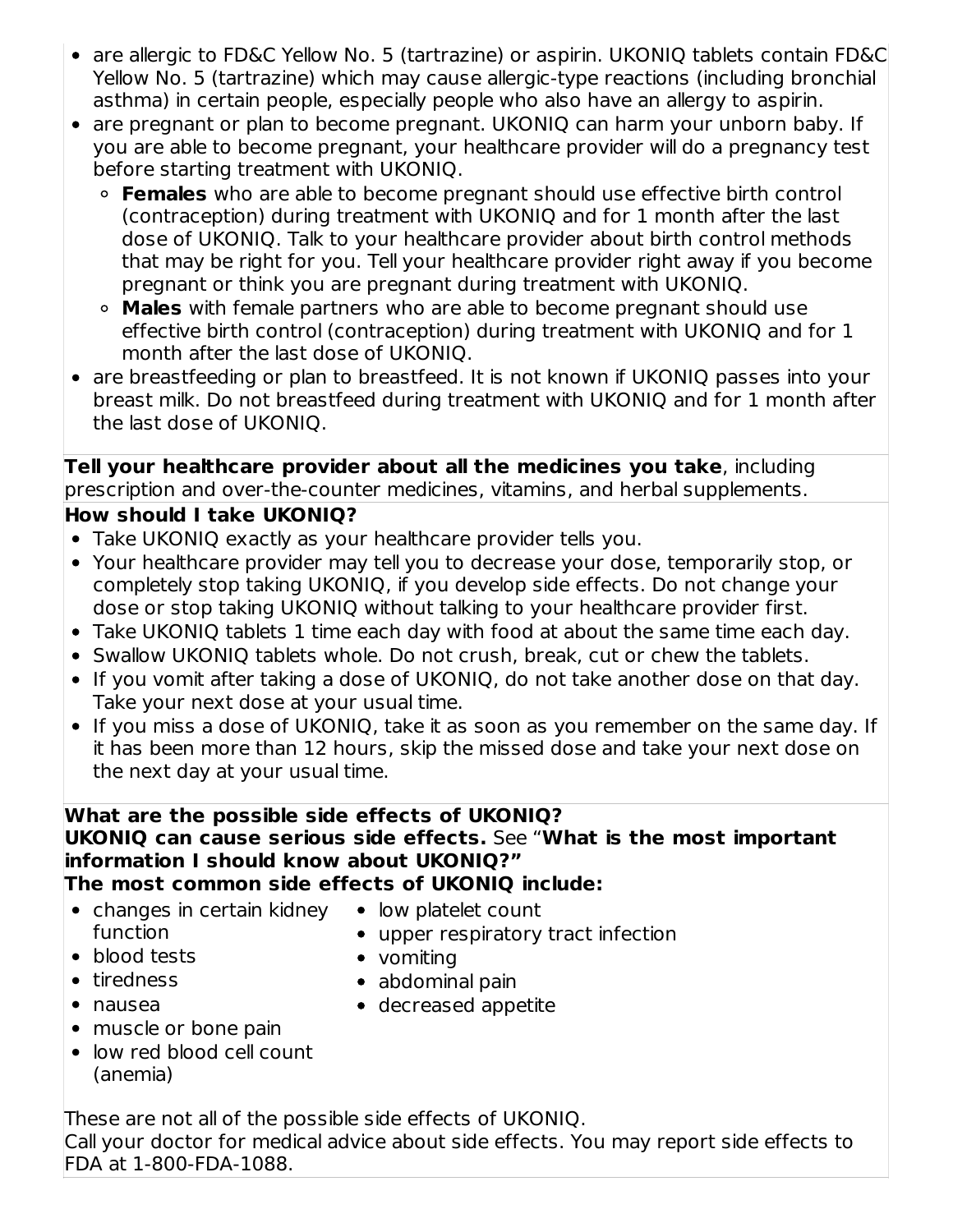## **How should I store UKONIQ?**

• Store UKONIQ tablets at room temperature between 68°F to 77°F (20°C to 25°C).

## **Keep UKONIQ and all medicines out of reach of children.**

### **General information about the safe and effective use of UKONIQ.**

Medicines are sometimes prescribed for purposes other than those listed in a Medication Guide. Do not use UKONIQ for a condition for which it was not prescribed. Do not give UKONIQ to other people, even if they have the same symptoms you have. It may harm them. You can ask your healthcare provider or pharmacist for information about UKONIQ that is written for healthcare professionals.

## **What are the ingredients in UKONIQ?**

**Active ingredient**: umbralisib tosylate

**Inactive ingredients**: croscarmellose sodium, hydroxypropyl betadex, hydroxypropyl cellulose, magnesium stearate and microcrystalline cellulose. The tablet coating film consists of FD&C Blue No. 1, FD&C Yellow No. 5 (tartrazine), ferric oxide yellow, hypromellose 2910, polydextrose, polyethylene glycol 8000, titanium dioxide and triacetin.

Distributed by: TG Therapeutics, Inc., Edison, NJ 08837 UKONIQ™ is a trademark of TG Therapeutics, Inc.

© TG Therapeutics, Inc. 2020.

For more information, go to www.ukoniq.com or call 1-877-848-9462.

This Medication Guide has been approved by the U.S. Food and Drug Administration.

Issued: 02/2021

## **Principal Display Panel - 200 mg Bottle Label**

## **NDC 73150-200-12**

## **120 Tablets**

**UKONIQ™ [umbralislb) Tablets**

## **200 mg**

Rx only

#### **Dispense the attached Medication Guide to each patient.**

Each tablet contains 200 mg umbralisib (equivalent to 260.2 mg umbralisib tosylate)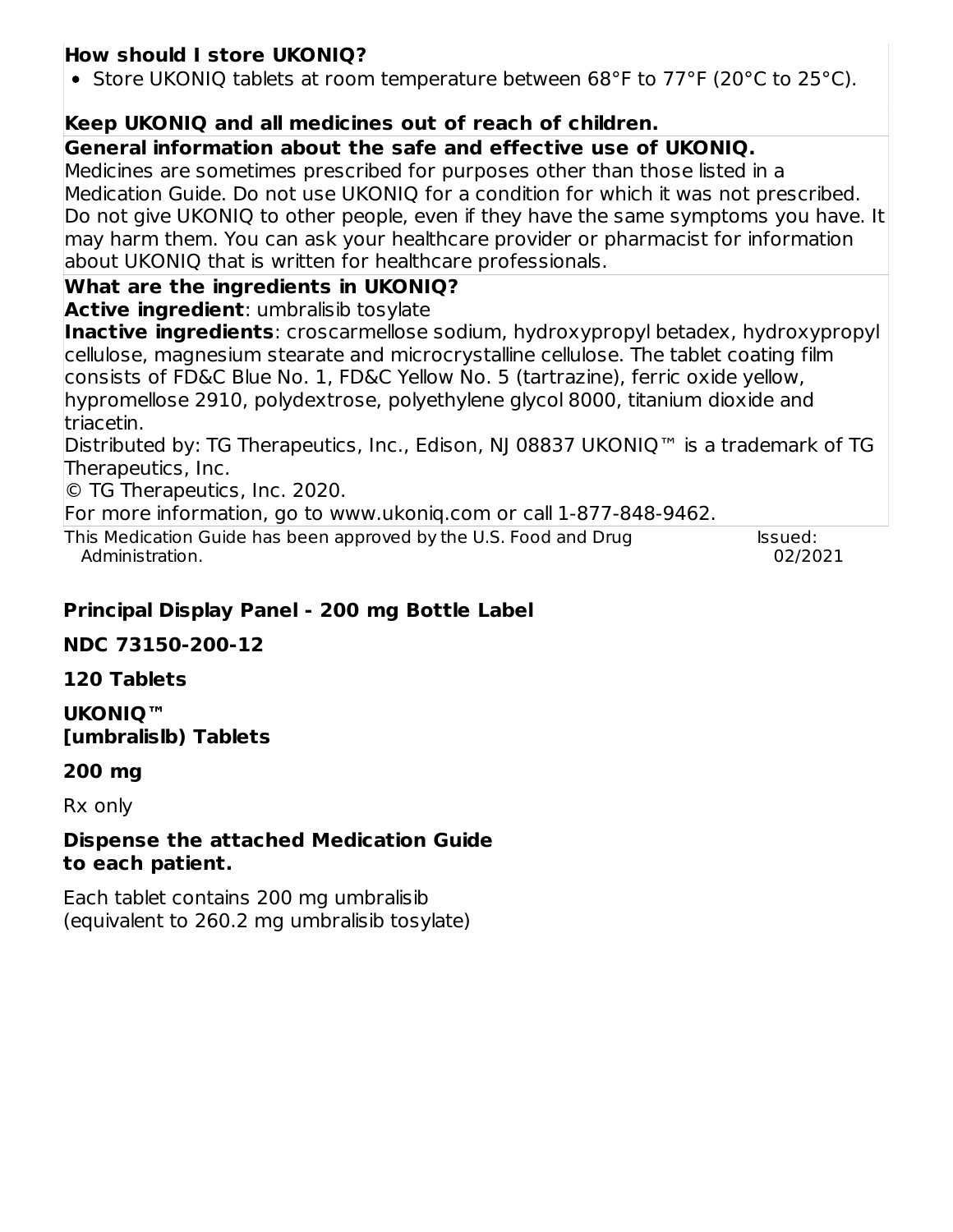| ω | <b>120 Tablets</b><br>NDC 73150-200-12                                                 | Store at 68°F to 77°F (20°C to 25°C);<br>excursions permitted between 59°F<br>to 86°F (15°C to 30°C) [See USP |                                    |
|---|----------------------------------------------------------------------------------------|---------------------------------------------------------------------------------------------------------------|------------------------------------|
|   | <b>UKONIC</b>                                                                          | Controlled Room Temperature].<br>Keep out of reach of children.                                               |                                    |
|   |                                                                                        | <b>Recommended Dose: see</b><br>prescribing information.                                                      | <b>CXXXXXX</b><br>짘                |
|   | (umbralisib) Tablets                                                                   | Distributed by:<br>TG Therapeutics, Inc.                                                                      | g<br><b>n</b><br><b>AN</b><br>െ പ  |
|   | 200 mg<br>Rx only                                                                      | 343 Thornall Street, Suite 740<br>Edison, NJ 08837 USA                                                        | m<br>z ru                          |
|   | <b>Dispense the attached Medication Guide</b>                                          | Made in India                                                                                                 | GUJ/DRUGS/G/959<br>r-<br>m<br>N□ < |
| Œ | to each patient.                                                                       | <b>TG Therapeutics</b>                                                                                        | m                                  |
|   | Each tablet contains 200 mg umbralisib<br>(equivalent to 260.2 mg umbralisib tosylate) | ©2020 TG Therapeutics, Inc.                                                                                   | ᅆ                                  |
|   |                                                                                        |                                                                                                               |                                    |

| <b>UKONIQ</b> |  |
|---------------|--|
|---------------|--|

umbralisib tablet, film coated

| <b>Product Information</b>     |                         |                           |                |
|--------------------------------|-------------------------|---------------------------|----------------|
| <b>Product Type</b>            | HUMAN PRESCRIPTION DRUG | <b>Item Code (Source)</b> | NDC: 73150-200 |
| <b>Route of Administration</b> | ORAL                    |                           |                |

| <b>Active Ingredient/Active Moiety</b>                                |                                   |          |  |  |
|-----------------------------------------------------------------------|-----------------------------------|----------|--|--|
| <b>Ingredient Name</b>                                                | <b>Basis of Strength Strength</b> |          |  |  |
| umbralisib tosylate (UNII: FU8XW5V3FS) (umbralisib - UNII:38073MQB2A) | umbralisib tosylate               | 260.2 mg |  |  |

| <b>Inactive Ingredients</b>                             |                 |
|---------------------------------------------------------|-----------------|
| <b>Ingredient Name</b>                                  | <b>Strength</b> |
| microcrystalline cellulose (UNII: OP1R32D61U)           |                 |
| hydroxypropyl betadex (UNII: 1960HX6EK)                 |                 |
| croscarmellose sodium (UNII: M280L1HH48)                |                 |
| hydroxypropyl cellulose, unspecified (UNII: 9XZ8H6N6OH) |                 |
| magnesium stearate (UNII: 70097M6I30)                   |                 |
| <b>titanium dioxide</b> (UNII: 15FIX9V2JP)              |                 |
| polydextrose (UNII: VH2XOU12IE)                         |                 |
| Hypromellose 2910 (3 mPa.s) (UNII: 0VUT3PMY82)          |                 |
| Hypromellose 2910 (6 mPa.s) (UNII: $0WZ8WG20P6$ )       |                 |
| <b>Hypromellose 2910 (50 mPa.s) (UNII: 1IVH67816N)</b>  |                 |
| <b>triacetin</b> (UNII: XHX3C3X673)                     |                 |
| <b>FD&amp;C Blue no. 1 (UNII: H3R47K3TBD)</b>           |                 |
| Polyethylene Glycol 8000 (UNII: Q662QK8M3B)             |                 |
| FD&C yellow no. 5 (UNII: I753WB2F1M)                    |                 |
| <b>ferric oxide yellow (UNII: EX43802MRT)</b>           |                 |